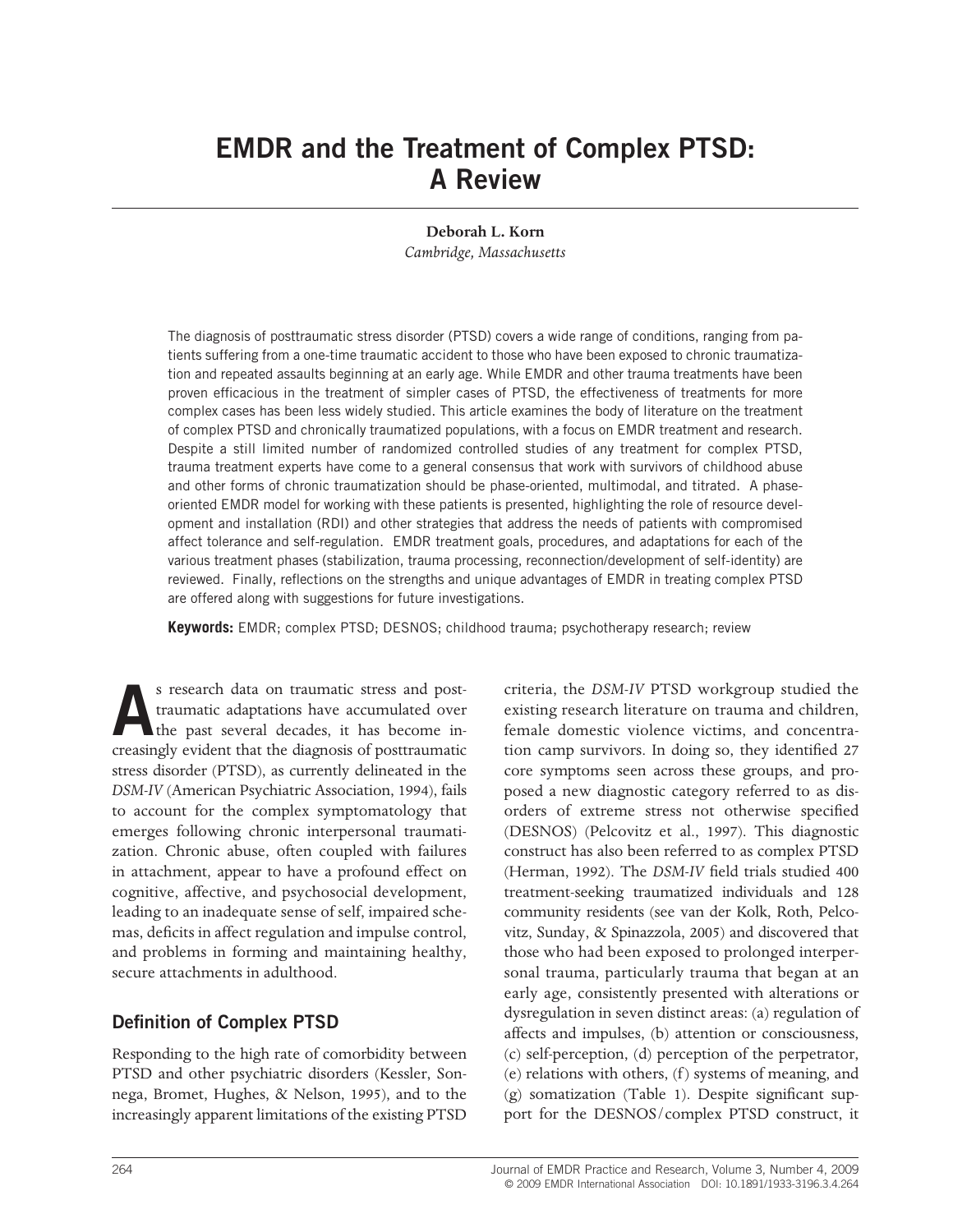|  |  |  |  |  | <b>TABLE 1. Alterations Associated With Complex PTSD/DESNOS</b> |
|--|--|--|--|--|-----------------------------------------------------------------|
|--|--|--|--|--|-----------------------------------------------------------------|

| Alterations in                    | Problems with                                                                                                                                              |  |  |
|-----------------------------------|------------------------------------------------------------------------------------------------------------------------------------------------------------|--|--|
| Regulation of affect and impulses | Poor affect regulation<br>Modulation of anger<br>Suicidal and parasuicidal preoccupation<br>Difficulty modulating sexual behavior<br>Impulsive risk-taking |  |  |
| Attention or consciousness        | Pathological dissociation/derealization, depersonalization,<br>amnesia, transient dissociative episodes                                                    |  |  |
| Self-perception                   | Guilt and shame<br>Distorted sense of responsibility and failure<br>Feeling of being permanently damaged<br>Sense of alienation and profound aloneness     |  |  |
| Perception of perpetrator         | Idealization of perpetrator<br>Preoccupation with hurting perpetrator<br>Adoption of perpetrator's belief system                                           |  |  |
| Relations with others             | Idealizing and devaluing primary relationships<br>Revictimization and victimizing others<br>Mistrust                                                       |  |  |
| Systems of meaning                | Despair<br>Hopelessness<br>Loss of purpose and sustaining spiritual beliefs                                                                                |  |  |
| Somatization                      | Somatoform/conversion symptoms, sexual symptoms,<br>chronic pain, digestive system and cardiopulmonary<br>symptoms                                         |  |  |

*Note.* From "Disorders of Extreme Stress: The Empirical Foundation of a Complex Adaptation to Trauma," by an B. A. van der Kolk, S. Roth, D. Pelcovitz, S. Sunday, & J. Spinazzola, 2005, *Journal of Traumatic Stress, 18,* p. 391. Copyright 2005 by International Society for Traumatic Stress Studies. Adapted with permission.

was not formally included as a diagnostic category in the *DSM-IV;* the criteria for DESNOS are found in the "Associated Features of PTSD" section of the *DSM-IV* (American Psychiatric Association, 1994).

The *DSM-IV* field trials clearly demonstrated that early interpersonal traumatization (prior to age 14) leads to more serious and extensive posttraumatic symptoms than does later interpersonal traumatization. And the earlier the age of exposure, the more likely one is to suffer from DESNOS, in addition to pure PTSD. Furthermore, the longer individuals are exposed to traumatic circumstances, the more likely they are to develop both PTSD and DESNOS. Curiously, strict application of diagnostic criteria does not guarantee that a patient with DESNOS will also meet *DSM-IV* criteria for PTSD, as the detailed requirements for intrusive re-experiencing, constriction, avoidance, and hyperarousal may not be met by DES-NOS patients. While the *DSM-IV* field studies found that most cases of DESNOS also met criteria for PTSD, subsequent studies in veteran (Ford, 1999) and civilian (McDonagh-Coyle et al., 1999) populations found that 25%–45% of patients diagnosed with DESNOS failed to meet criteria for PTSD. Since DESNOS can exist as a construct separate and independent from PTSD, treatment outcomes with PTSD populations cannot automatically be assumed to apply to complex PTSD/ DESNOS populations.

 Of critical importance to the discussion at hand is the finding that a DESNOS diagnosis predicts poorer PTSD treatment outcome in diverse clinical populations (Ford & Kidd, 1998; McDonagh-Coyle et al., 1999; Zlotnick, 1999). Studies that have compared individuals with a history of childhood-onset trauma with those having adult-onset trauma have consistently found child abuse survivors to be more dysregulated and functionally limited, specifically with regard to interpersonal relationships, affect modulation, and anger management (Cloitre, Scarvalone, & Difede, 1997; Resick, Nishith, & Griffin, 2003; van der Kolk et al., 2005). Additionally, it is worth noting that individuals with childhood abuse histories show poorer outcomes in treatments for comorbid psychiatric conditions when these comorbid conditions are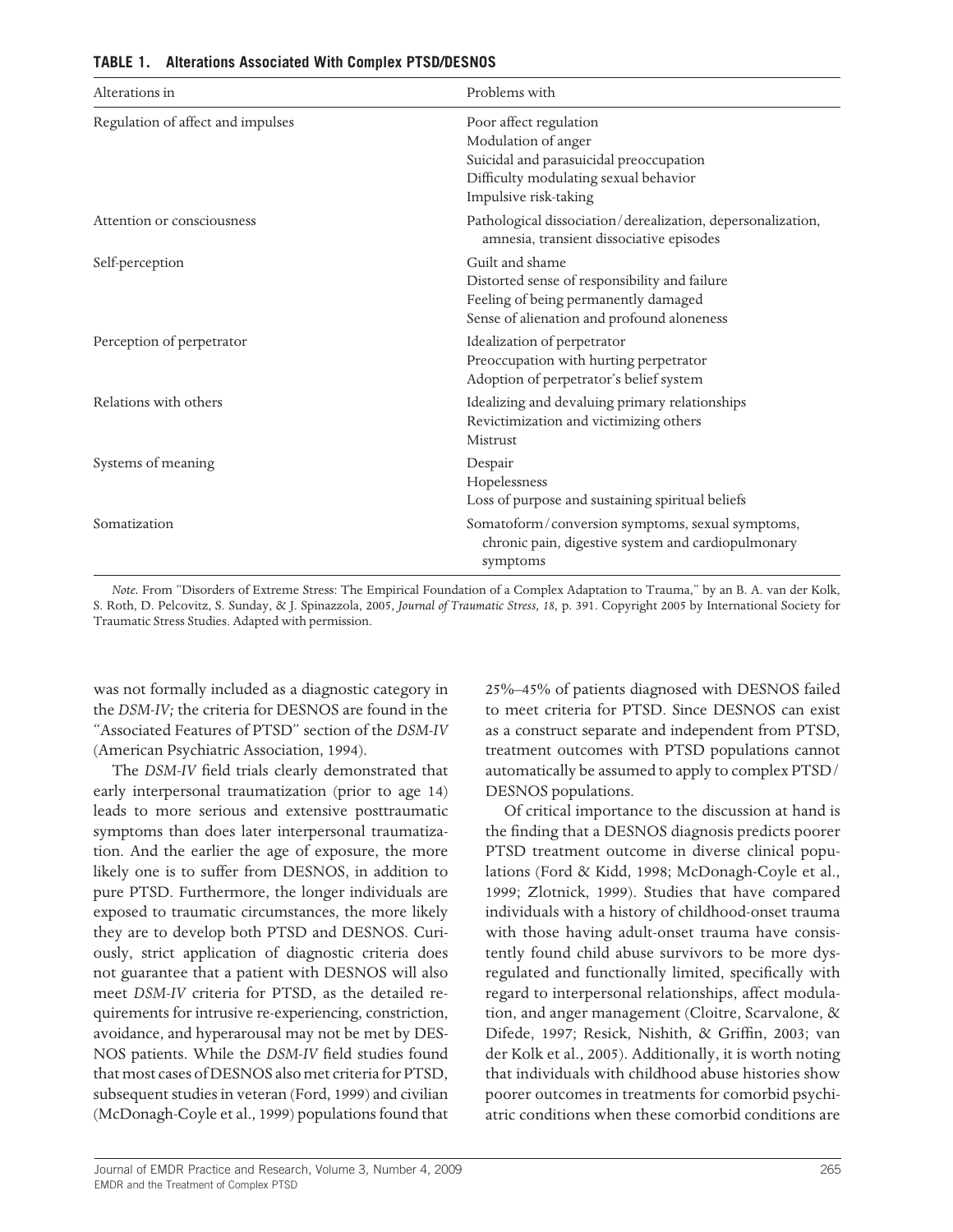treated in isolation, without attending to the individual's trauma history and symptoms (van der Kolk et al., 2005).

## **Prevalence of Complex PTSD**

 While the prevalence of complex PTSD in patients diagnosed with pure (i.e., *DSM-IV-defined*) PTSD is uncertain, the numbers are undoubtedly high. A sense of this number is hinted at by the number of patients with PTSD who are also diagnosed with other, comorbid psychiatric conditions. The National Comorbidity Survey found that 84% of all individuals diagnosed with PTSD met criteria for at least one additional lifetime psychiatric disorder (Kessler et al., 1995) and were at least eight times more likely to have three or more additional disorders than were individuals who did not meet criteria for PTSD. The disorders most likely to co-occur with PTSD were other anxiety disorders, major depression, somatization disorder, and a variety of Axis II disorders.

 In a study of mostly Vietnam War veterans admitted to an inpatient PTSD residential rehabilitation program, 54% met criteria for early childhood trauma and 57% met DESNOS criteria, with three-quarters of these meeting both criteria (Ford & Kidd, 1998). Regardless of what the final numbers turn out to be, it is already clear that there is a desperate need to expand our study of patients exposed to chronic traumatization who meet the criteria for complex PTSD. Unfortunately, it is precisely these patients, with more impaired functioning, severe posttraumatic dysregulation, and significant high-risk behaviors (dissociation, suicidality, self-injurious behavior, substance abuse), who are most frequently excluded from mainstream PTSD studies.

#### **Review of the Treatment Outcome Literature**

#### Posttraumatic Stress Disorder

The efficacy of various therapeutic approaches, including EMDR, in treating noncomplex PTSD has been reported in great detail elsewhere (Bisson et al., 2007; Cloitre, 2009; Foa, Keane, Friedman, & Cohen, 2009a) as well as within this journal (Schubert & Lee, 2009). According to a recent review by Cloitre (2009, p. 10),

 There is strong evidence that psychosocial interventions provide substantial relief of PTSD symptoms . . . Cognitive-behavioral treatments have been shown to be superior to waitlist, supportive counseling, nonspecific therapies and treatment as usual. Exposure therapy has been

studied in the largest number of trials and has consistently shown beneficial effects. Cognitive therapy is associated with the largest effect size . . . Combination treatments of exposure and cognitive therapy show small but consistent advantages over either of the interventions alone. EMDR, like exposure and cognitive therapy, has established efficacy.

EMDR's efficacy in the treatment of PTSD has, in fact, been established in 16 published controlled, randomized studies, with comparisons to antidepressant medication, cognitive behavioral therapies, and other forms of therapy. Several meta-analyses have concluded that EMDR is comparable to other efficacious treatments, including exposure therapy, in reducing PTSD symptomatology (Bisson et al., 2007; Bradley, Greene, Russ, Dutra, & Westen, 2005; Seidler & Wagner, 2006; van Etten & Taylor, 1998).

#### Complex PTSD/DESNOS, Survivors of Child Abuse and Other Forms of Chronic Traumatization

 In "Effective Treatments for PTSD," recently published by the PTSD Treatment Guidelines Task Force of the International Society for Traumatic Stress Studies (Foa, Keane, Friedman, & Cohen, 2009b), DESNOS is recognized as one of several disorders that may develop in response to traumatic exposure or victimization, although it is not addressed at all in the text of the treatment guidelines. It is merely stated that relatively little is known about the successful treatment of patients with histories of early childhood abuse or domestic violence. The authors do note, however, that "there is a growing clinical consensus, with a degree of empirical support, that some patients with these histories require multimodal interventions, applied consistently over a longer period of time" (p. 2).

 *Phase-Oriented Treatment of Complex PTSD/ DESNOS.* There is a remarkable consensus within the trauma treatment literature that work with survivors of childhood trauma should be phase-oriented, multimodal, skill-focused, titrated, and aimed at symptom relief and functional improvement (Briere & Scott, 2006; Brown, Scheflin, & Hammond, 1998; Courtois, Ford, & Cloitre, 2009; Ford, Courtois, Steele, van der Hart, & Nijenhuis, 2005; van der Hart, Nijenhuis, & Steele, 2006). The consensus model of posttrauma treatment for these patients recommends that the initial phase of treatment focus on stabilization, issues of personal safety, and development of self and ego capacities (i.e., tolerating and modulating strong affect). Some authors (Steele, van der Hart, & Nijenhuis, 2005)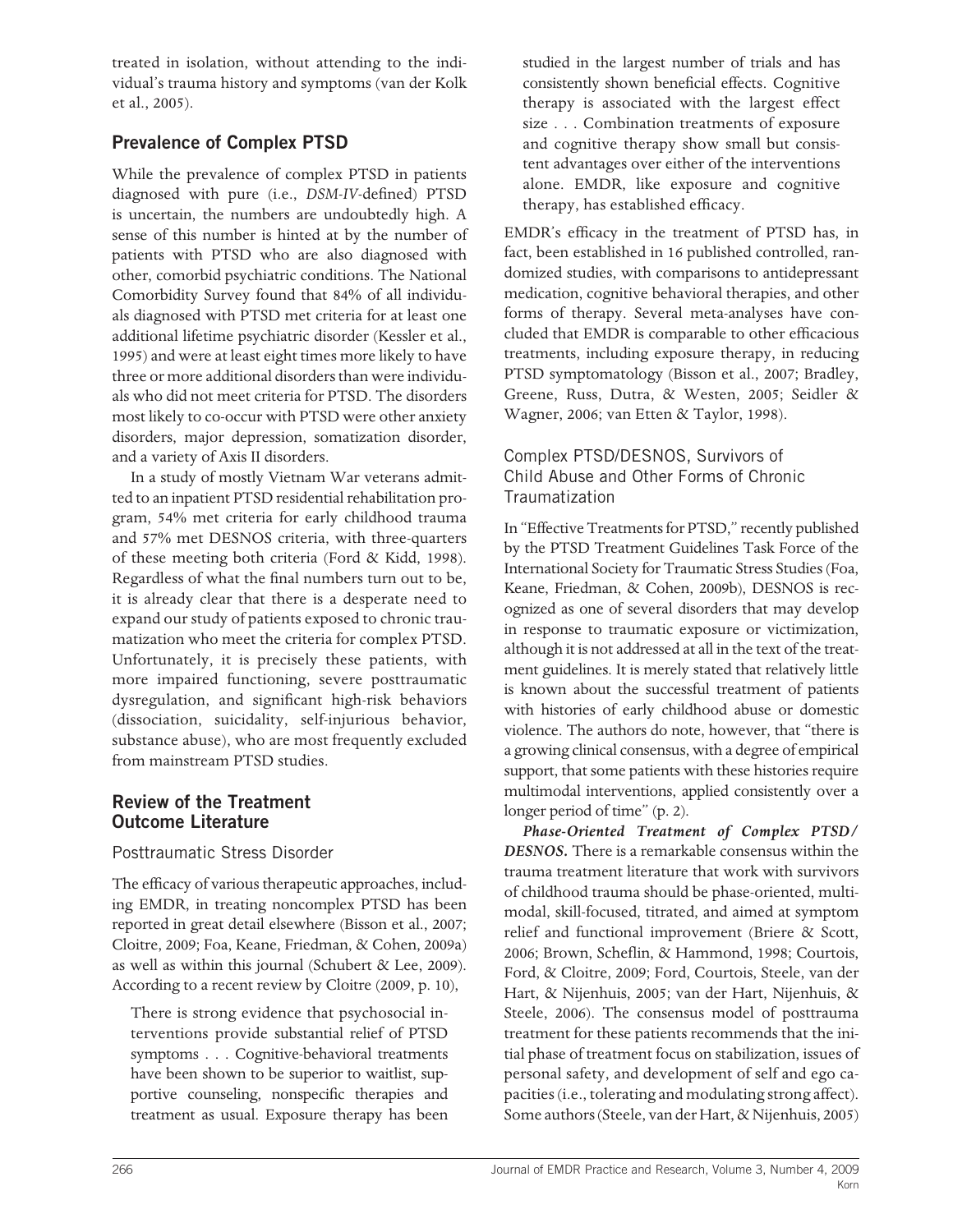emphasize the importance, during this early phase of treatment, of addressing the patient's phobias of inner experience (memories, emotions, sensations, etc.), attachment and loss of attachment, and parts of his/her personality. Traumatic memories typically become a focus of treatment in the middle, or second, phase of treatment, and only after adequate gains have been made in the first phase. The third and final phase typically focuses on functional reintegration, the pursuit of new goals (particularly in the interpersonal realm), and a fuller development of self-identity. (Henceforth in this article, any mention of Phase 1, 2, or 3 will refer to the phases of this consensus model of posttrauma treatment. To avoid confusion, any discussion of the eight phases of the standard EMDR protocol [Shapiro, 2001] will specifically cite the EMDR model.)

 In clinical practice, moving through these phases is not normally a linear process. Instead, it is fluid, dynamic, and more like a spiral process that requires revisiting trauma-based themes and beliefs, reactivating coping responses and resources, and reconsidering challenging core issues, again and again (Courtois, 1999). In her excellent article on integrating EMDR into the phase-oriented treatment of trauma, Gelinas (2003) concludes that these two approaches "strongly complement each other in their clinical strengths and weaknesses, while sharing many underlying theoretical and structural elements" (p. 91). Embedding the eight phases of the EMDR protocol within the larger framework of the phase-oriented, consensus model of trauma treatment appears to have indeed become standard practice in the field when working with complex PTSD and survivors of childhood trauma.

 In recent years, several empirically evaluated models for treating specific chronically traumatized populations have been introduced, although none has been evaluated specifically for the treatment of complex PTSD/DESNOS. Ford and colleagues (2005) provide a comprehensive and descriptive review of several manualized treatment models developed or adapted for the treatment of "posttraumatic dysregulation." They discuss the strengths and weaknesses of various trauma treatment models that have adapted and incorporated components of cognitive behavioral therapy (CBT) and interpersonal affect regulation therapy (IAT), procedures that have previously been evaluated with PTSD patients and patients struggling with disorders commonly comorbid with PTSD (e.g., depression or substance abuse).

 Both the CBT and IAT programs use sequenced, phase-oriented approaches that emphasize the importance of Phase 1 work on self-regulation, interpersonal skills, psychoeducation, and stabilization prior to any Phase 2 work, which then focuses on exposure to or review of traumatic memories and associated beliefs. In most of these models, Phase 2 work is more gradual, more titrated, and more focused on maintaining the patient's self-regulation than is the approach used in pure CBT interventions for PTSD (Rothbaum & Schwartz, 2002).

 Several empirically validated Phase 1 models, such as Najavits's Seeking Safety, for individuals with PTSD and comorbid substance abuse (Najavits, 2002), and Linehan's Dialectical Behavior Therapy (DBT), for borderline personality disorder (Linehan, Tutek, Heard, & Armstrong, 1994), successfully decrease trauma-related dysregulation, improve functioning, and potentially prepare patients for later trauma-focused work. Cloitre's STAIR-MPE (Skills Training in Affect and Interpersonal Regulation With Modified Prolonged Exposure), evaluated in the first randomized clinical trial of a phase-oriented trauma treatment (Cloitre, Koenen, Cohen, & Han, 2002), represents one of the best examples of a model that integrates all that we have come to understand about the unique needs of individuals with complex PTSD and/or posttraumatic dysregulation. Cloitre begins with eight Phase 1 sessions designed to teach skills for mood regulation, distress tolerance, and emotional management in interpersonal contexts. The protocol then moves into eight sessions of Phase 2 work devoted to a CBT traumatic memory exposure intervention that has been modified to prevent cognitive and affective dysregulation. In their study of female child sexual abuse survivors, self-regulatory functioning was improved after the first eight sessions, while PTSD symptoms improved only after the Phase 2 sessions devoted to exposure work. The dropout rate was low  $(< 15\%)$ , presumably reflecting the efficacy of the Phase 1 preparatory work carried out before the introduction of trauma memory work. The results obtained by Cloitre and colleagues are limited only by the fact that women who met criteria for eating disorders, dissociative disorders, bipolar disorder, and borderline personality disorder were excluded from their study.

 *Treatment of Complex PTSD/DESNOS With Stan*dard CBT. Despite the demonstrated efficacy of standard CBT for PTSD, its applicability and tolerability have been questioned for individuals with complex PTSD, comorbid Axis I or Axis II disorders (e.g., substance abuse and dependence, eating disorders, dissociative disorders, personality disorders), and/ or histories of childhood abuse or chronic traumatization. Some have argued that findings from randomized clinical trials of manualized CBT protocols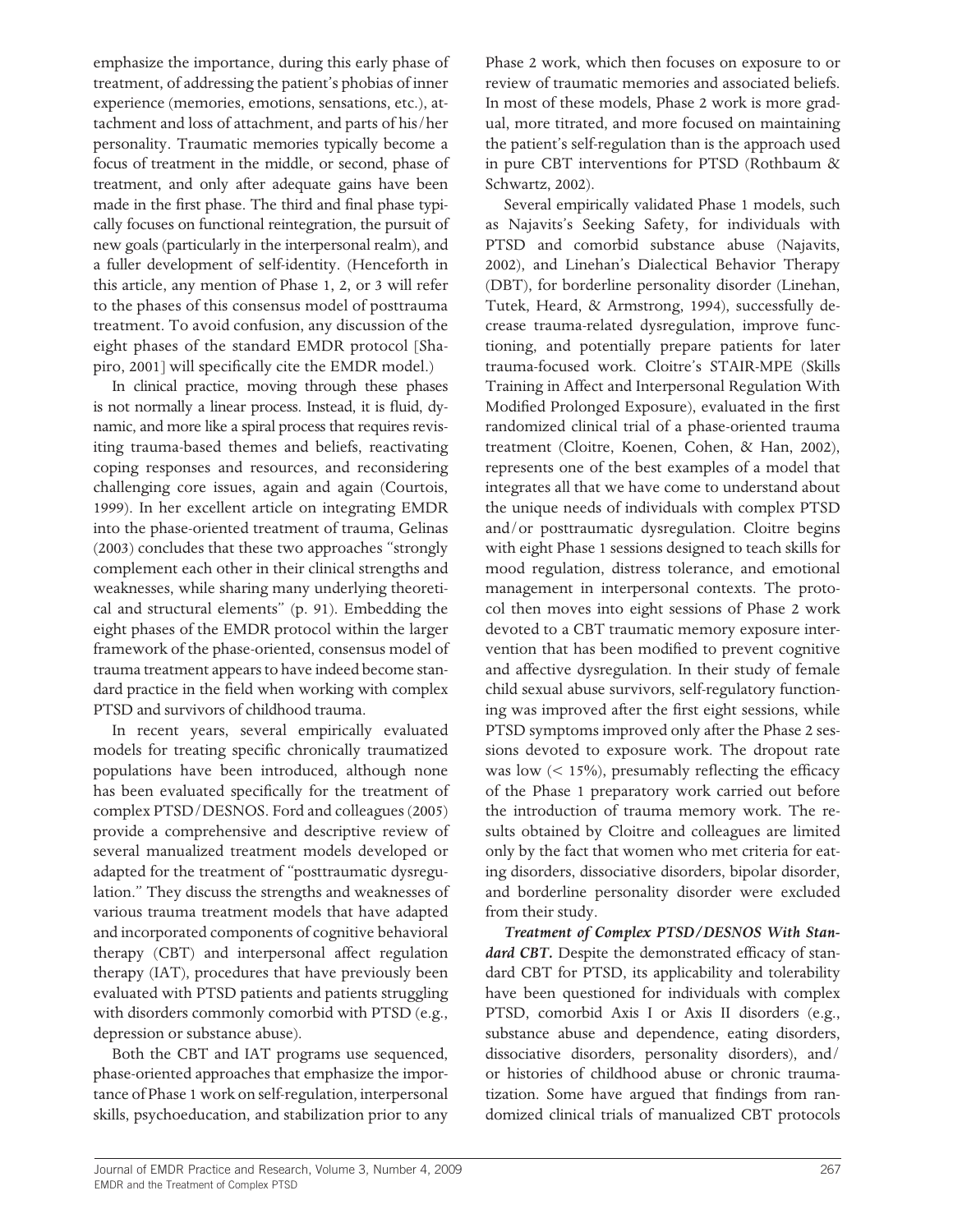cannot be generalized to community populations in which patients are more severely impaired and highly comorbid. Others have expressed concern that exposure therapy can lead to symptom exacerbation and high dropout rates, particularly when treating patients with compromised self-regulation and impulse control (for discussion, see Feeny, Hembree, & Zoellner, 2003). But several authors have worked to refute these claims, reporting successful treatment of more complex cases with CBT, including exposure therapy (e.g., Feeny et al., 2003; Feeny, Zoellner, & Foa, 2002; Hembree et al., 2003; Resick et al., 2003). Although clearly treating more complicated cases (e.g., PTSD patients with personality disorders [Hembree, Cahill, & Foa, 2004], PTSD patients with subclinical to mild severity borderline personality disorder characteristics [Feeny et al., 2002]), none of these investigations specifically studied populations with formally diagnosed complex PTSD/ DESNOS. Furthermore, while reporting good improvement in PTSD symptoms following treatment, they generally found poorer end-state functioning in the groups with personality disorders when compared to groups without such comorbid conditions (Feeny et al., 2002; Hembree et al., 2003). Thus, CBT appears to be a beneficial yet far from ideal treatment for patients with complex PTSD.

 *Treatment of Complex PTSD/DESNOS With EMDR.* In the EMDR empirical literature, studies evaluating PTSD treatment have generally focused on those suffering from the effects of single-episode adult traumas, although these groups of subjects almost certainly include a percentage of multiply traumatized individuals or individuals with childhood abuse histories. For example, in Lee and colleague's 2002 study comparing EMDR to stress inoculation training with prolonged exposure in the treatment of PTSD (Lee, Gavriel, Drummond, Richards, & Greenwald, 2002), 71% of the subjects had experienced a trauma prior to their current identified trauma, and 29% had experienced multiple previous traumas. In addition, 58% rated their childhood as containing either physical or sexual abuse, or emotional neglect. Unfortunately, without data identifying those within a given PTSD sample who meet criteria for complex PTSD, those with childhood abuse histories, and/or those with specific comorbid disorders, it is difficult to draw any research-based conclusions about EMDR's effectiveness with complex PTSD or chronically traumatized individuals.

 One recent EMDR study, (van der Kolk et al., 2007) comparing EMDR, fluoxetine, and a pill placebo in the treatment of PTSD, did examine the impact of childhood- versus adult-onset trauma on treatment

outcome. In this controlled, randomized trial, van der Kolk and colleagues found that eight sessions of EMDR treatment yielded significantly less robust responses in individuals with childhood trauma histories than in adult-onset participants. Specifically, 100% of adult-onset participants lost their PTSD diagnosis by posttreatment, compared to only 75% of the childhood-onset participants. Furthermore, although 89% of the childhood-onset group had lost their PTSD diagnosis by the time of a 6-month follow-up, only 33% were asymptomatic, compared to 75% of those with adult-onset traumas. Thus, early trauma onset clearly predicted poorer end-state functioning. In addition, while the dropout rate was relatively low (17%) for the EMDR condition, and comparable to that in Cloitre and colleague's study (2002), dropouts were more common in the childonset group. Van der Kolk and colleagues concluded that "for most individuals with childhood–onset trauma (all of whom, in this study, were victims of intrafamilial physical and/or sexual abuse), eight weeks of therapy was not enough to resolve longstanding trauma imprints and adaptations" (van der Kolk et al., 2007, p 8). In another study, specifically focused on adult survivors of childhood abuse, participants showed significant improvement, although the investigators concluded that the six EMDR sessions used in this study "were too few to adequately address all of the troubling issues the survivors in the study were confronting" (Edmond, Rubin, & Wambach, 1999, p. 114).

 In a related report, Carlson and colleagues (Carlson, Chemtob, Rusnak, Hedlund, & Muraoka, 1998) noted that earlier investigations of EMDR with combat-related PTSD had yielded mixed results, ranging from poor to quite positive. In their own study of chronically traumatized veterans with combat-related PTSD, subjects showed significantly better treatment benefits from EMDR than from other treatment conditions (biofeedback-assisted relation or routine clinical care) on a number of self-report, psychometric, and standardized interview measures (Carlson et al., 1998). They attributed the positive outcome, in part, to their use of a 12-session treatment regimen, longer than that used in previous studies, and concluded that "given that combat PTSD is a serious, chronic disorder for which minimal treatment of any kind may be unsuccessful, limited numbers of sessions may be one reason for the previously mixed findings with an EMDR approach" (Carlson et al., 1998, p. 4). Thus, by increasing the number of sessions to what they considered a more reasonable treatment dose, significant positive outcomes were achieved.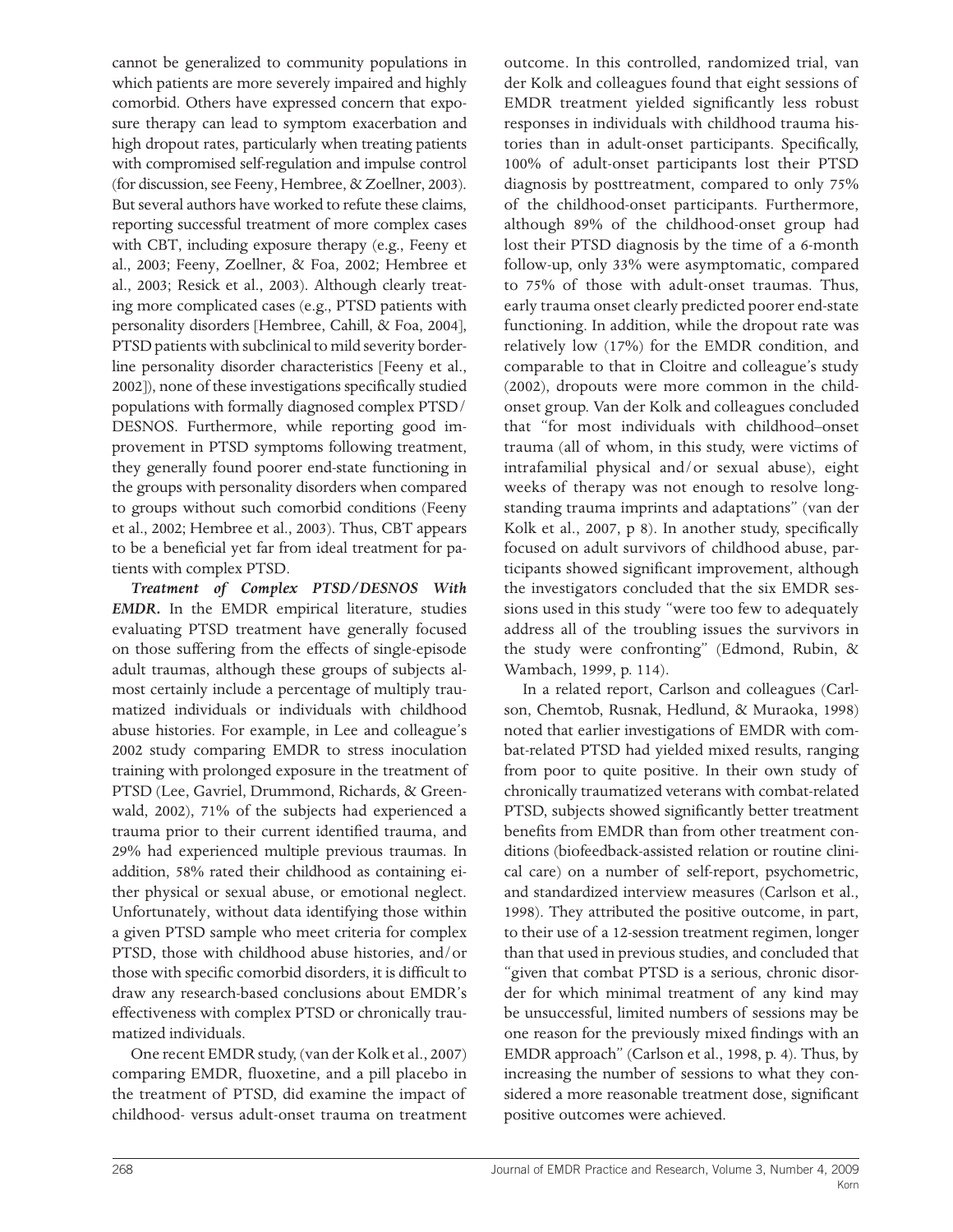There have also been case reports of successful EMDR treatment of patients with complex PTSD. Kim and Choi (2004) reported a single case study of a multiply traumatized woman, diagnosed with DESNOS, whose previous treatments with psychotropic medication and supportive therapy had not yielded successful outcomes. Following six weekly EMDR sessions, the patient showed improvement on the Symptom Checklist 90 (SCL-90), Impact of Events Scale (IES), State Trait Anxiety Inventory (STAI), Dissociative Experiences Scale (DES), and Beck Depression Inventory (BDI) one week posttreatment and again at 6-month follow-up. One of the study's authors noted that the good therapeutic relationship that existed between therapist and patient prior to the introduction of EMDR may have been a key factor in the success of this case and may explain the patient's ability to make use of EMDR without any special preparation or resource development and installation (RDI) work (Kim, personal communication, March 9, 2009).

 Korn and Leeds (2002) presented descriptive psychometric and behavioral outcome measures from two single case studies, examining the use of an EMDR RDI protocol with complex PTSD/DESNOS patients in the initial stabilization phase of treatment. Both patients met criteria for complex PTSD (as determined by the Structured Interview for Disorders of Extreme Stress [SIDES]; Pelcovitz et al., 1997) as well as for borderline personality disorder, PTSD, and major depressive disorder. Both patients showed clinically significant changes from baseline through treatment on targeted behaviors (angry outbursts, self-injurious behavior, binge eating, negative self-statements, and subjective experience of misery) and on clinical scales of the Symptom Checklist 90 Revised (SCL-90-R) (e.g., Depression, Anxiety, and Global Severity Index) and the Traumatic Symptom Inventory (TSI) (e.g., Anxious Arousal, Defensive Avoidance, Dissociation, and Tension Reduction Behavior). Follow-up data, collected 1 month after the completion of the 3-week RDI intervention, showed maintenance of treatment gains for both patients across all targeted behaviors. Interestingly, for both patients, behavioral changes seemed to precede improvements in cognitive patterns (e.g., debilitating negative self-talk) and in the intensity of emotional experiences (e.g., misery). These findings point to the importance of an early phase of work aimed at increasing self-efficacy and mastery when working with patients who are dealing with a chronic sense of powerlessness, defeat, and loss. In the cases reported, successfully increasing access to psychological resources appeared to interrupt destructive behavioral

chains, and ultimately decreased affective and cognitive distress in the face of trauma-related triggers. Importantly, it was primarily the symptoms related to posttraumatic self-dysregulation (anxiety, depression, anger, dissociation tension-reduction behaviors, dysfunctional sexual behavior, cognitive and behavioral avoidance) that showed the most improvement by the end of this Phase 1 treatment. PTSD intrusive symptoms did not improve in any significant way by posttreatment. However, both of these patients showed significant improvement in PTSD symptoms in the later stages of treatment, after the EMDR PTSD standard protocol was introduced. These findings are in accord with the findings of Cloitre and colleagues (2002) that PTSD symptoms (as compared to selfdysregulation symptoms) do not improve until the introduction of trauma-focused, exposure work.

 Borderline personality disorder (BPD), perhaps more than any other diagnosis, has been viewed as a posttraumatic personality and relational adaptation to childhood abuse and neglect, including disruptions of attachment and bonding (Kroll, 1993; Linehan, 1993). Roth and Bateson (1997) have reported that patients diagnosed with BPD are generally more severely affected complex PTSD patients. Brown and Shapiro (2006) presented a case study of a patient diagnosed with BPD and major depression who reported a history of significant and repeated traumatization starting at a very young age. Like Kim and Choi's patient (2004) noted previously, this patient had been in cognitive behavioral and psychodynamic therapy with the first author prior to starting EMDR treatment  $(1.5)$ years of individual and conjoint sessions); she had also been previously treated with antidepressant medication. Unlike Kim and Choi (2004), Brown and Shapiro (2006) included several preparatory sessions focused on increasing affect management skills and readiness for trauma processing, allotting 20 total sessions over 6 months. The patient completed the Inventory of Altered Self-Capacities (IASC), a clinical assessment tool for quantifying complex PTSD–related symptoms, to evaluate pre- and posttreatment functioning in the areas of relatedness, identity, and affect control. All of the patient's pretreatment scores were significantly elevated and in the clinical range but dropped to subclinical levels posttreatment. Further decreases were noted on most scales and subscales at a 7-month follow-up. The authors concluded that the "results of this case are quite substantial, indicating that properly stabilized patients can achieve successful remediation of symptoms and enhancement of personal functioning within months, rather than years of therapy . . . The posttest measures . . . indicate a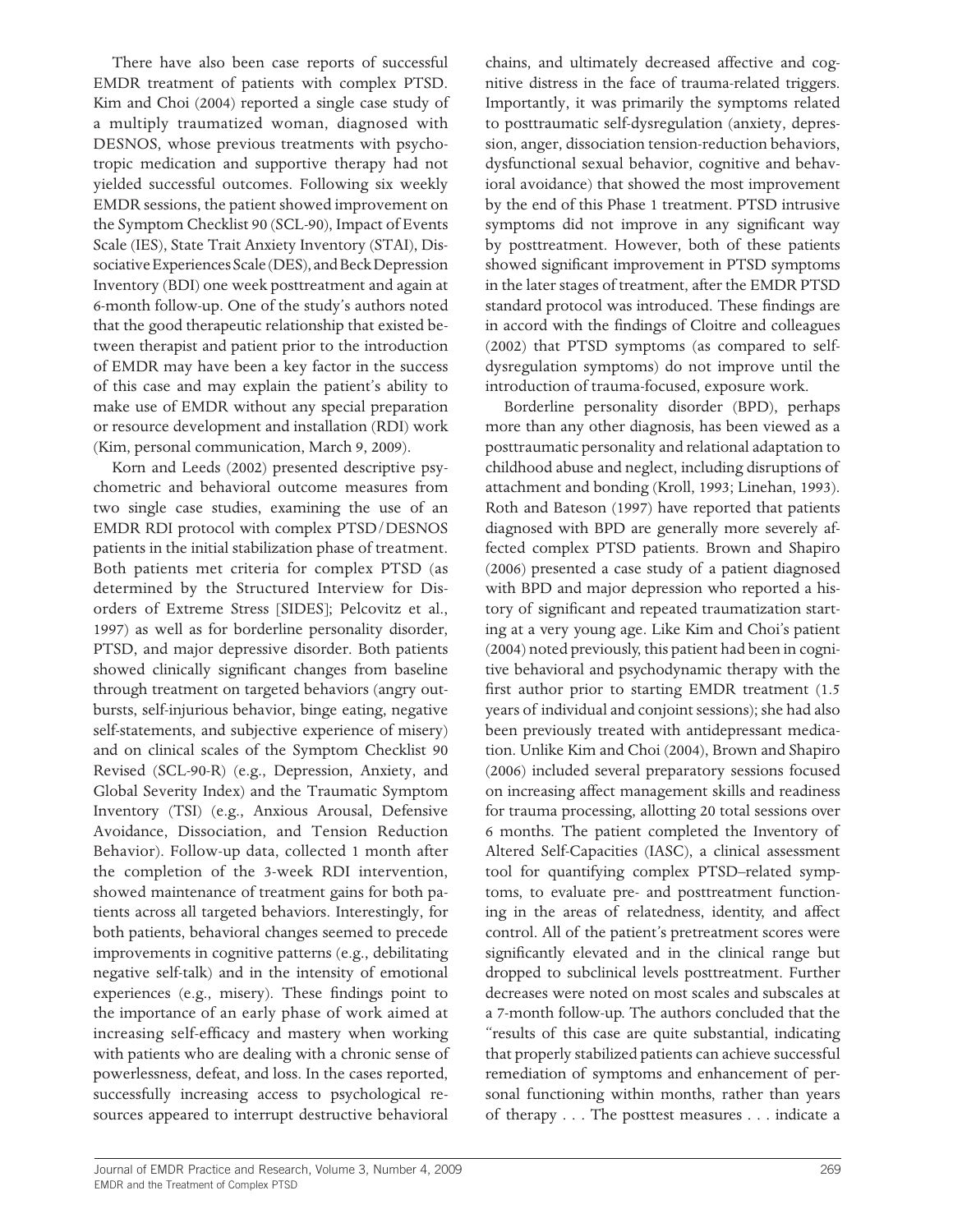pronounced remediation of BPD symptoms after completion of EMDR treatment" (Brown & Shapiro, 2006, p. 415).

#### **Treatment Overview: EMDR Applications With Complex PTSD**

 There have been few detailed descriptions of how EMDR can be clinically applied in cases of complex PTSD (Forgash & Copeley, 2008; Korn & Leeds, 2002; Mansfield, 1998; Parnell, 1999). But given what is known about EMDR and this target population, it is now possible to describe a phase-oriented EMDR treatment of complex PTSD.

#### Phase 1: Stabilization

The primary focus of the first phase of phase-oriented trauma treatment is stabilization. This coincides with the second phase of Shapiro's eight-phase EMDR protocol, the preparation phase (Shapiro, 2001). With this population, the emphasis is on decreasing self-injurious and addictive behaviors, suicidality, pathological dissociation, and extreme emotional dysregulation. In this early work, phobias of attachment and attachment loss, of inner experiences (affects, somatic experiences, traumatic memory, urges), of parts of one's personality, and of therapy itself need to be addressed (van der Hart et al., 2006). Maladaptive defenses need to be relinquished as new coping skills, self-capacities, and resources are developed and strengthened. In particular, individuals need to increase their affect tolerance and capacity to mindfully observe their own experience (affect, sensations, thoughts, impulses), without becoming overwhelmed and dysregulated and resorting to old, maladaptive defense patterns. They need to learn how to maintain dual attention, focusing simultaneously on past and present, as well as on internal and external realities. Learning to stay grounded in the present moment and connected to another person, while accessing emotions and traumatic memories, is an essential prerequisite for moving on to EMDR trauma processing.

 EMDR RDI, reviewed in detail elsewhere (Leeds, 2009), refers to deliberate and strategic interventions focused on helping the patient access and develop core resources and self-capacities. In the best of circumstances, children develop these positive resources and self-capacities within the context of secure attachments with parents or other caregivers who consistently acknowledge and address their psychological, emotional, and physical needs. Self-regulation and a sense of safety, adaptive coping skills, the capacity for healthy relationships, and the qualities of courage, compassion, and confidence, are examples of these resources. Therapeutic resource development uses images, stories, metaphor, humor, play, somatically focused exercises, Socratic questioning, behavioral experiments, and formal instruction and practice to increase the patient's functioning, capacity for tolerating and regulating strong affect, and overall sense of self-control. The goal of RDI is to help patients access existing resources and develop new and effective coping skills (e.g., mindfulness, self-soothing, distancing, containment, titration/modulation, grounding/orienting, emotion regulation, interpersonal effectiveness, cognitive self-talk). RDI focuses on stabilizing and preparing the patient for the next phase of treatment, when attention will turn to the processing of traumatic memories.

When using RDI, the therapist identifies the needed resource or self-capacity (e.g., patient needs to feel stronger, safer, more grounded, more tolerant of strong affects) and explores the patient's associations to this particular resource. The therapist may inquire about previous mastery experiences, relational resources, or imaginal and symbolic resources, or may introduce sensorimotor, skill-based, or behavioral experiments or experiences. Once the patient has a vivid association to, or a behavioral experience of, this resource in session, the patient is asked to focus on this image or full body experience, along with any associated affective and somatic components, while several brief sets (10–12 back-and-forth passes) of bilateral stimulation are presented to fully install the resource. Over time, many such resources may be installed. Ultimately, the patient works on so-called future templates, incorporating this new sense of a resourced self into a visualization of effective coping and performance in the future. In addition to resources developed within sessions, any coping successes that the patient reports outside of session (e.g., successful self-soothing, strong, assertive behavior) can be installed using the RDI standard protocol (Korn & Leeds, 2002); the patient simply focuses on the mastery experience as the resource target. Through all of this, the therapist helps the patient recognize that these emerging resources will enable him or her to safely engage in the trauma-processing work associated with the next phase of treatment.

 Non-EMDR strategies and skill development approaches focused on ego strengthening and stabilization can certainly be integrated with standard EMDR RDI protocols during Phase 1 treatment. Linehan's DBT model (1993), Cloitre's STAIR model (2002), and Najavits's Seeking Safety model (2002), among others, offer structured intervention packages for increasing affective and interpersonal regulation. Case reports of hypnotic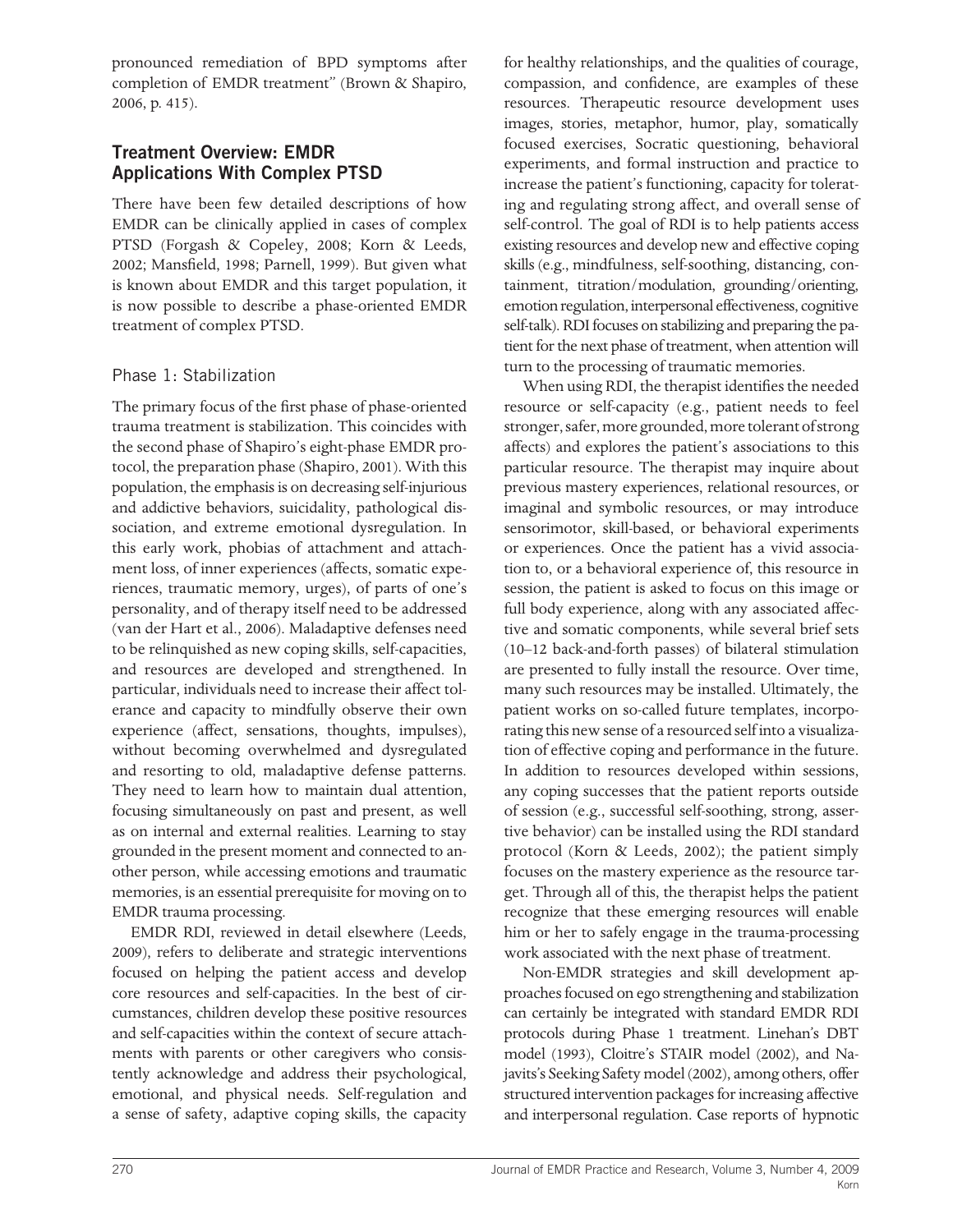ego-strengthening interventions (Brown & Fromm, 1986; Frederick & McNeal, 1999; Hammond, 1990; Kluft, 1994; Phillips, 2008; Phillips & Frederick, 1995) suggest that such interventions can help stabilize complex PTSD patients early in treatment and help patients with affect modulation during later trauma processing. Twombly (2005) and Phillips (2008) both provide comprehensive overviews, with superb case examples, of how and when to integrate well-established hypnotic strategies with EMDR treatment.

 Body-oriented approaches, such as sensorimotor psychotherapy (Ogden, Minton, & Pain, 2006) and somatic experiencing (Levine, 1997), offer a range of valuable resourcing interventions and exercises that can be incorporated into the RDI phase of treatment. Ego state or parts models (Forgash & Copeley, 2008; Schwartz, 1995; Twombly, 2005; Watkins & Watkins, 1997) provide additional approaches to increasing stability and self-capacities, while decreasing maladaptive defensive patterns that block access to affects and other material most in need of attention. Relationaland attachment-focused approaches (Davies & Frawley, 1994; Fosha, 2000; Pearlman & Courtois, 2005; Pearlman & Saakvitne, 1995) emphasize the importance of the therapeutic relationship in the first phase of treatment, noting the opportunities for developmental repair through moment-to-moment attunement and the prioritizing of patient attachment needs. Finally, the use of pharmacologic interventions can be extremely helpful in this phase and into the later phases of treatment, especially in reducing comorbid anxiety, depression, and sleep difficulties (Briere  $\&$ Scott, 2006; Friedman, Davidson, & Stein, 2009).

 In addition to the standard EMDR RDI protocol that has been in use for many years (Korn & Leeds, 2002), EMDR clinicians have developed a number of valuable interventions designed to decrease pathological dissociation and posttraumatic dysregulation during the early and middle phases of treatment. Forgash and Knipe (2008) have described the installation of a home base and a workplace for the ego state system prior to any trauma-processing work. Twombly (2000, 2005) has written about special considerations in using safe space imagery, installing coping skills, and facilitating the generalization of skills across an ego state system. She has also introduced a trio of EMDR adaptations designed to facilitate internal communication and cooperation across all parts of a dissociative personality system, decrease anxiety and potential negative transferences, and increase grounding and orientation in the present. Although originally developed for use with dissociative disorder patients, all of these interventions have relevance to complex PTSD. Knipe (2005, 2008) has  introduced several EMDR-related strategies (e.g., Loving Eyes; Constant Installation of Present Orientation and Safety [CIPOS]; Back of the Head Scale) for tracking and targeting dissociative avoidance, enhancing present orientation, reconciling conflicted ego states, and increasing patients' capacity for tolerating and regulating potentially overwhelming affects. Like any other RDI strategy, once these methods have been introduced in the early phase of treatment, they can be reintroduced as needed during subsequent trauma processing.

 In order for patients to safely move into Phase 2 trauma work, they must be able to demonstrate a repertoire of adaptive self-management skills. They must have the capacity to access affect and memories without negative consequences (such as increased dissociation), and the capacity for adequate affect tolerance and self-regulation (both auto- and interactive). They must be able to stay present in their body in the face of strong emotion and memory activation. They must show a willingness and ability to relinquish dissociation as a primary defense. And they must be ready to trust in the therapeutic relationship, allowing the therapist to actively assist with the maintenance of dual attention (past and present, outside and inside realities) and of grounding in the present, when needed. Once these skills and self-capacities are established, patients are ready to move into the second phase of treatment in which trauma processing becomes the focus.

# Phase 2: Trauma Processing

 The primary goal of the next phase of treatment is the processing of traumatic memories and the reduction and transformation of trauma-related beliefs, affective and behavioral patterns, and symptomatology. Within the eight-phase EMDR protocol (Shapiro, 2001), the clinician focuses on Phases 3 through 8, working directly with traumatic memories and triggers. In treating patients with chronic trauma histories, a combination of strategies guides the clinician in choosing relevant "big T" (PTSD Criterion A "shock" trauma, e.g., sexual or physical assault) and "little t" (developmental trauma, e.g., humiliations, losses, experiences of neglect or deprivation) experiences for processing. A symptom-focused approach attends to the most disruptive present-day symptoms, actively using the floatback (Shapiro, 2001) and affect bridge (Watkins & Watkins, 1997) techniques to identify those traumatic experiences directly linked to present-day triggers and symptoms. This strategy is extremely useful in identifying those memories, embedded within the chaotic context of severe neglect, deprivation, loss, and abuse, that are most activated and relevant with regard to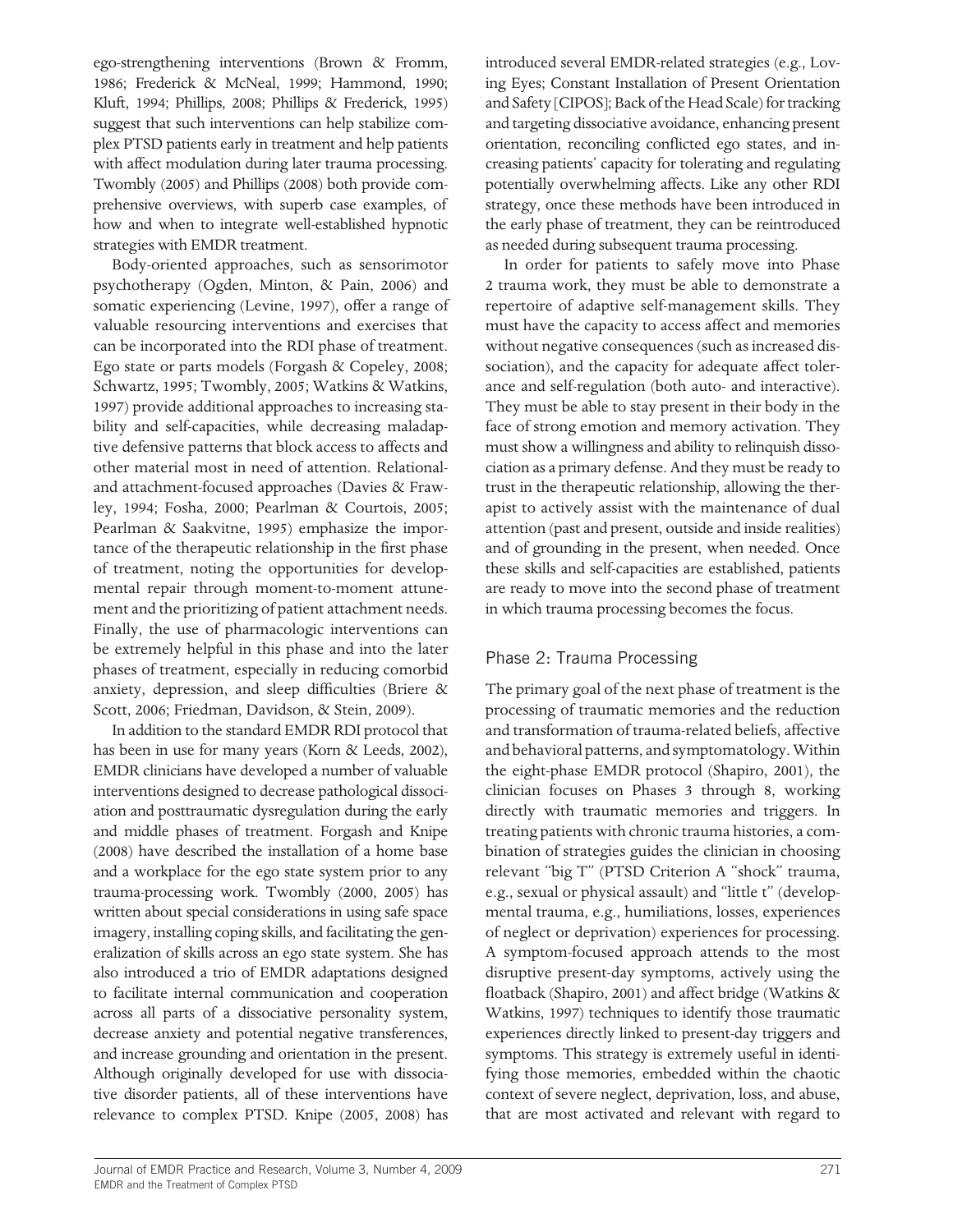present-day dysfunction. At the same time, a more developmental, chronological approach (Kitchur, 2005; Shapiro, 2001), which searches for relevant memories and targets, starting with the earliest traumatic experiences and moving across the life span, can provide perspective on how dysfunctional beliefs and patterns originally developed, and a sense of clarity about the experiences that need to be addressed.

 Because dissociation and other defenses are actively in play in survivors of chronic trauma, utilizing multiple strategies to access and organize targets is critical. Many clinicians find that prioritizing activated memories (memories with higher Subjective Units of Disturbance Scale [SUDS] levels and clear connections to present-day symptomatology) leads to a more rapid reduction of distress for the patient than does a chronological approach to targeting memories, particularly with regard to pure PTSD symptoms. In a recently published study, van der Kolk and colleagues (2007) significantly reduced the pure PTSD symptoms in many participants with both childhood and adult trauma exposure by only targeting those adult traumas obviously linked to current PTSD symptoms. Earlier childhood trauma memories were addressed only if they spontaneously arose ("associative channels" (Shapiro, 2001, p. 79)) in the course of processing and only if the patient could tolerate the focus on childhood material without becoming dysregulated. If the patient was not able to tolerate the spontaneous shift in focus, childhood memories were contained using visual imagery established during the preparatory phase of EMDR treatment (Korn, Rozelle, & Weir, 2004). Some participants were able to completely extinguish their adult trauma-related PTSD symptoms without ever directly addressing their traumatic childhood memories.

 During trauma processing with complex PTSD patients, the clinician must act as a "psychobiological regulator" (Schore, 2003, p. 102), helping the patient remain within a "window of tolerance" (Siegel, 1999, p. 253). As such, the EMDR clinician is quite active in pacing and coregulating the EMDR processing, helping the patient to access and tolerate previously dissociated behavioral impulses, affects, sensations, and knowledge. Chronically traumatized individuals "often enter into cognitive and emotional loops that are not amenable to the simpler EMDR interventions" (Shapiro, 2001, p. 249). Thus, the clinician must remain alert to the signs of dysregulation (hyperarousal/ hypoarousal, freezing, numbing, inability to think, dissociative responses of blanking out, shutting down, etc.) and actively uses cognitive interweaves (Shapiro, 2001) to keep the patient engaged and moving toward the resolution of issues related to the themes of responsibility, safety, and choice.

 For patients who present with extreme shame, selfblame, self-loathing, and negative cognitions related to defectiveness/unworthiness (e.g., "I'm bad"), interweaves focus on the issue of responsibility. The patient processes feelings of grief related to significant losses and of anger felt toward abusers and bystanders, ultimately leading to an increased sense of self-respect and self-compassion (e.g., "I did the best I could; I'm good"). For patients who present with a high level of fear and avoidance and an ever-present sense of danger (e.g., "I'm never safe; I'm always vulnerable and in danger"), interweaves focus on the issue of safety, orienting the patient to the present and highlighting differences between then and now. In these cases, processing results in a desensitization of fear and speechless terror and, in the end, to a decreased sense of vulnerability, increased sense of boundaries, and greater freedom of both movement and thought. For patients who present with extreme mistrust, helplessness and hopelessness, and negative cognitions related to control or power (e.g., "I'm powerless; I have no control"), the focus is on choice. As processing progresses, facilitated by focused interweaves, the patient moves through experiences of feeling trapped and victimized toward a recognition of present-day choices and possibilities (e.g., "I have choices; I'm in control now").

 The clinician must stay attuned to the patient's tendency to avoid and defend against core affects, such as anger, sadness, and longing. Frequent looping and blocks to processing are the rule rather than the exception with this population. The clinician needs to anticipate the emergence of immobilizing, defensive, and inhibitory affects (shame, terror, unbearable states of aloneness, despair, and hopelessness, explosive rage) (Fosha, 2000), blocking beliefs (Parnell, 1999; Shapiro, 2001), and ego state conflicts (Litt, 2008). Familiarity with the range of blocks and patterns of defense most often experienced by chronic trauma survivors, as well as the particular variants experienced by one's own patient, can help the EMDR clinician anticipate the types of interweaves needed to move toward adaptive resolution.

 In addition to the standard cognitive interweaves originally described by Shapiro (2001), clinicians may use interweaves designed to increase the supportive connection between patient and therapist (e.g., "You are not alone; I'm right here with you"), to resolve ego state conflicts related to blocked processing (e.g., "Ask that protective part if it would be willing to step back for just a moment"), to facilitate sensorimotor expression and completion of adaptive action tendencies (e.g., fight/flight), to access previously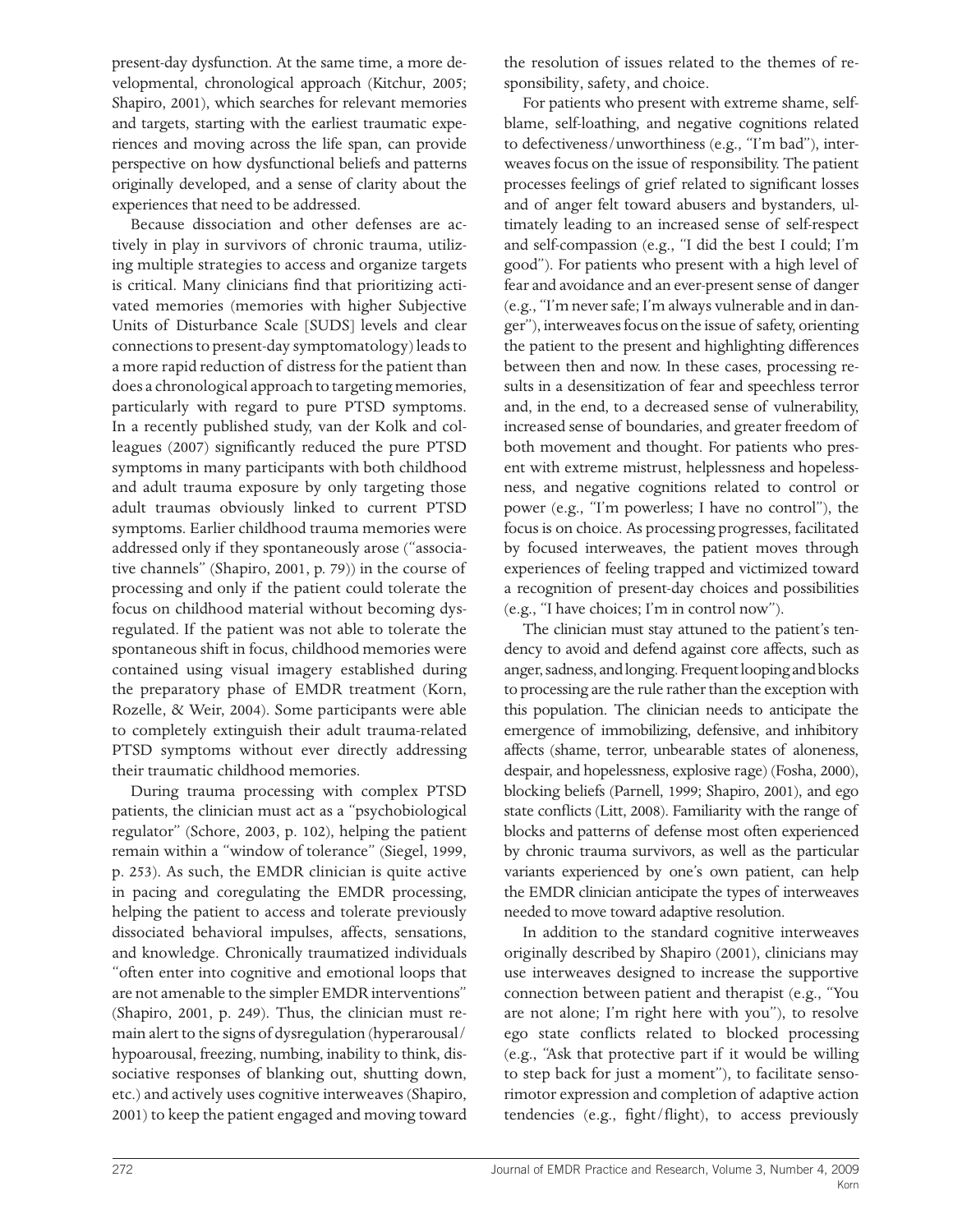developed resources in the service of self-regulation, and to establish developmental repair strategies (e.g., connecting a compassionate adult self with a child self ). Without appropriate preparation work and attention to moment-to-moment dyadic regulation and modulation, trauma processing can become a negative experience for patients, leading to retraumatization, a sense of failure, and, potentially, a withdrawal from treatment.

 For patients who struggle with affect tolerance despite significant preparation, the clinician may want to use various titration, fractionation, and modulation strategies (e.g., allowing only "5 drops" of emotion, narrowing the focus to just one affect or one sensation, confining the processing to just one temporal segment of a memory, or utilizing resource imagery like a movie screen, zoom lens, remote control, or affect dial) (Fine & Berkowitz, 2001; Lazarove & Fine, 1996; Twombly, 2005). It is often helpful for clinicians to begin and end sessions with a focus on a patient's safe place or resources, increasing ego-strength and stability at the start and creating a sense of closure, with present-time grounding and reorientation, at the end.

#### Phase 3: Reconnection and Development of Self-Identity

 During the third phase of treatment, the focus is on increasing self-esteem and self-respect, increasing healthy connections and intimacy, and exploring and integrating one's sense of identity. The clinician re-evaluates current triggers and anticipatory fears related to change, contemplation of new goals, and initiation of new tasks. Psychoeducation, modeling, visualization, and role-playing can help the patient prepare for new challenges. A future "positive template" protocal (Shapiro, 2001, p. 210) is used to help the patient imaginally rehearse and problem-solve in preparation for upcoming situations and encounters. Ultimately, success is measured in terms of the patient's capacity to effectively handle previous triggers or avoided situations and to approach desired goals in his or her day-to-day life.

 Taken as a whole, this phase-oriented approach to the use of EMDR in the treatment of complex PTSD offers a comprehensive, flexible, and effective model for treating this often difficult-to-treat population of trauma survivors.

# **Clinical Strengths of EMDR**

 EMDR offers several unique advantages when treating complex PTSD. Patients are given a tremendous amount of control over their treatment, and exposure to feared inner experiences (feelings, sensations, images, cognitions) can be experienced in relatively short bursts rather than in the more sustained or prolonged manner typical of exposure therapy. Even though no significant differences were found in direct comparisons of dropout rates between active PTSD treatments (Bisson et al., 2007; Hembree et al., 2003), it is worth noting that EMDR dropout rates are generally low across studies and generally lower than those reported in exposure treatments. Hembree and colleagues (2003) found average dropout rates were 20% from exposure treatments, 22% from stress inoculation training (SIT), and 27% from combinations of exposure and other CBT techniques, but only 18% from EMDR. In their meta-analysis, van Etten and Taylor (1998) reported that an average of 36% of PTSD patients treated with selective serotonin reuptake inhibitors (SSRIs) withdrew from treatment prematurely. In a recent study by McDonagh and colleagues (McDonagh et al., 2005), CBT participants experienced significant reductions in PTSD and secondary symptoms, but the dropout rate was 41%. EMDR may, in fact, be better tolerated, at least for some patients, than many other treatment approaches, with dropout rates of 10% or less commonly reported (Ironson, Freund, Strauss, & Williams, 2002; Marcus, Marquis, & Sakai, 1997; Rothbaum, 1997; Wilson, Becker, & Tinker, 1995). EMDR also uniquely allows chronically traumatized patients to process material, if necessary, without detailed recounting and even at times without words, facilitating the desensitization and processing of material that was previously inaccessible, unapproachable, or difficult to transform.

 EMDR can be particularly valuable for patients who, despite multiple other treatments and possibly even significant improvements in their global level of functioning, continue to struggle with a core sense of defectiveness, shame, and guilt, and who remain intensely burdened by pain and self-hatred (complex PTSD's "alterations in self-perception"). Within an EMDR framework, the therapist meticulously searches for the constellation of experiences responsible for the categories of difficulties identified by the construct of complex PTSD or DESNOS. This can include both "big T" and "little t" trauma experiences associated with current affective, somatic, and behavioral symptoms or patterns, defensive and selfprotective responses, and interpersonal dynamics. In some cases, targeted memories or experiences may be chosen that are not obviously traumatic and that are not initially associated with high SUDS levels.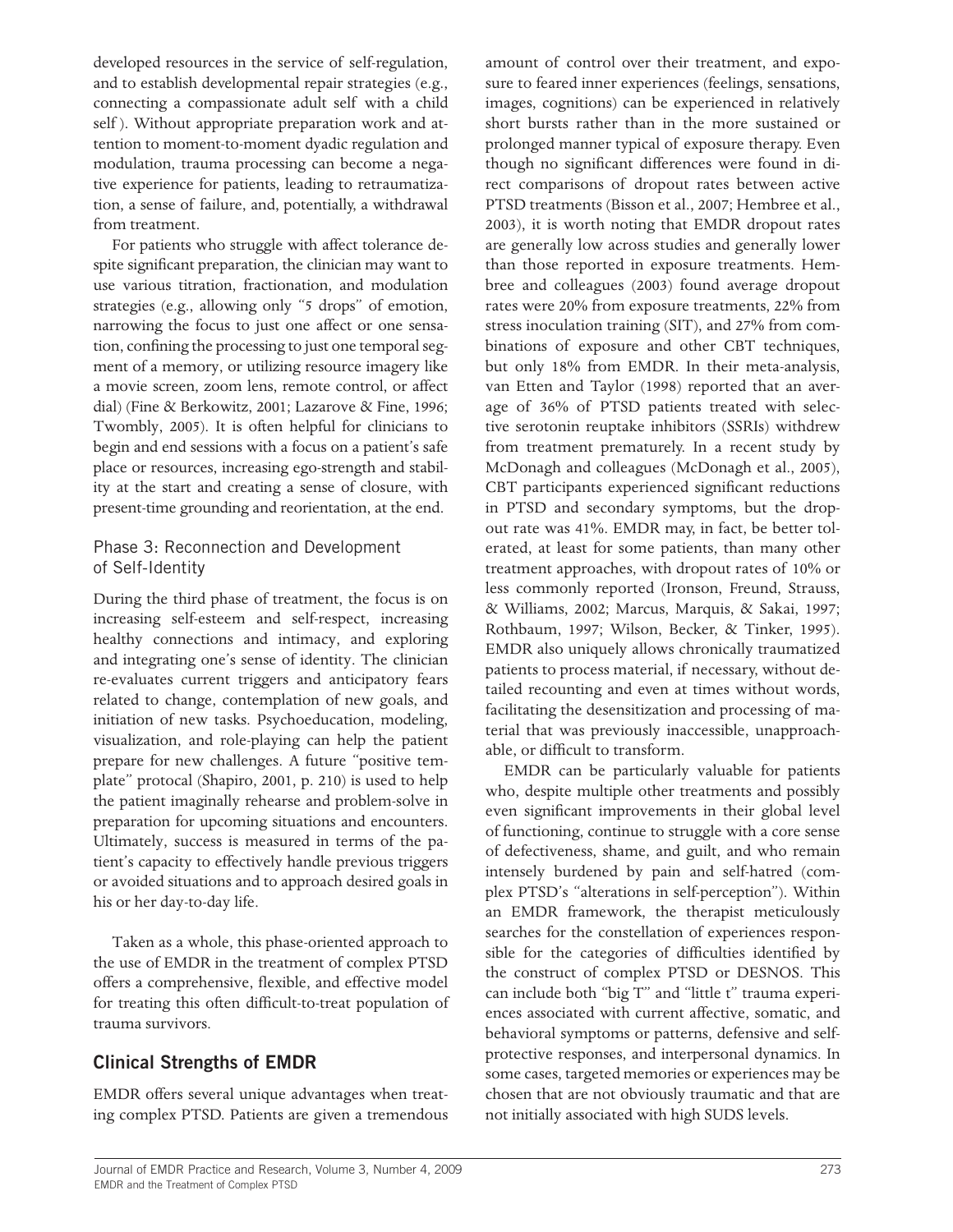When working with complex PTSD patients, EMDR practitioners place particular emphasis on identifying patient experiences that represent attachment disruptions and failures, neglect and experiences of profound aloneness, and unmet psychological needs (often associated with grief and affective experiences of longing or yearning), as well as the more typically explored experiences of emotional, physical, and sexual abuse. Clinicians attend both to acts of omission and commission. Because of the continual re-evaluation of the social learning links between past events and current dysfunction inherent in the protocol, EMDR treatment produces an increasingly clear picture of the material most in need of targeting in the desensitization phase. EMDR contains an inherent feedback loop that allows patients, in collaboration with their therapists, to increasingly focus in on the experiences (and associated beliefs, behaviors, and affects) that continue to hold them back in their attempts to heal and change.

 EMDR is a treatment approach for the scientistpractitioner, guided first by theory (Shapiro, 2001) and then by individualized case formulations and treatment plans, developed in response to the presentation and needs of each patient. EMDR practitioners construct a list of potential targets—a hierarchy of touchstone events (Shapiro, 2001)-at the start of treatment, fully aware that this list may be quite different from the list of targets that eventually gets processed. Retaining this flexibility is a valuable aspect of EMDR treatment, as complex PTSD patients initially may not remember particular traumatic content, may minimize or deny the connection between current dysfunction and earlier life experiences, and may be reluctant to disclose certain aspects of their history out of shame or fear. The concept of treatment as a spiral process is inherent in EMDR's three-pronged protocol, emphasizing past, present, and future targets and re-evaluation, across time. Although EMDR is a manualized, protocol-based treatment model, practitioners carefully construct a case conceptualization for each patient (identifying significant areas of dysregulation, phobias, skill deficits, links between past and present, and blocks to future adaptive functioning) and an individualized treatment plan, which are then continually re-evaluated and adapted as the clinical picture inevitably evolves over time (Shapiro, 2007).

#### **Recommendations for Future Research**

 There remains a desperate need for research aimed at clarifying the optimal treatment strategies for individuals with complex PTSD. To begin this process, it is critically important that researchers investigating any PTSD population accurately assess subjects for the presence of complex PTSD and its constellations of symptoms. Both clinicians and researchers need to more regularly make use of the excellent assessment tools (e.g., SIDES, TSI, IASC) available for evaluating chronically traumatized populations that present with significant dissociation and dysregulation. These have been reviewed elsewhere (Briere & Spinazzola, 2005). In the future, all PTSD studies would then be able to comment on treatment efficacies vis-à-vis complex PTSD/DESNOS.

 Measures that evaluate psychosocial behavior patterns and functioning (e.g., quality of life, social and interpersonal functioning, occupational functioning, spirituality, sexuality/intimacy) also should be included in pretest–posttest assessments (Galovski, Sobel, Phipps, & Resick, 2005). Although there is strong support for including measurements of psychosocial functioning in treatment outcome studies, there is still only a limited number of well-controlled outcome studies targeting and tracking psychosocial change and evaluating shifts in global functioning. In the end, it is critical to realize that, beyond a reduction in PTSD and secondary symptoms, good endstate functioning and psychosocial adjustment are necessary goals in treating complex PTSD.

EMDR researchers interested in looking specifically at complex PTSD can learn from the handful of published studies examining treatment approaches with survivors of childhood abuse, chronic traumatization, or PTSD with significant comorbid conditions (for reviews, see Courtois & Ford, 2009; Ford et al., 2005). Manualized EMDR protocols for complex PTSD should describe sequenced, phase-oriented approaches to treatment with an organized structure for RDI, focused on addressing relevant areas of dysregulation (Ford et al., 2005) and the skills or self-capacities needed for later trauma-focused processing. RDI protocols need to be empirically evaluated both for their standalone efficacy as Phase 1 stabilization interventions and as part of sequenced, multiphase treatment models. Researchers need to explore the value of combining established first-phase stabilization modules (e.g., STAIR, Seeking Safety, DBT) with the standard EMDR PTSD protocol as a second phase intervention. Different treatment packages (various Phase 1 treatment protocols, including EMDR RDI, in combination with Phase 2 treatment using standard EMDR) need to be compared for efficacy. Studies are also needed to better understand whether a symptomfocused or a chronological, developmental approach is more efficacious with this population.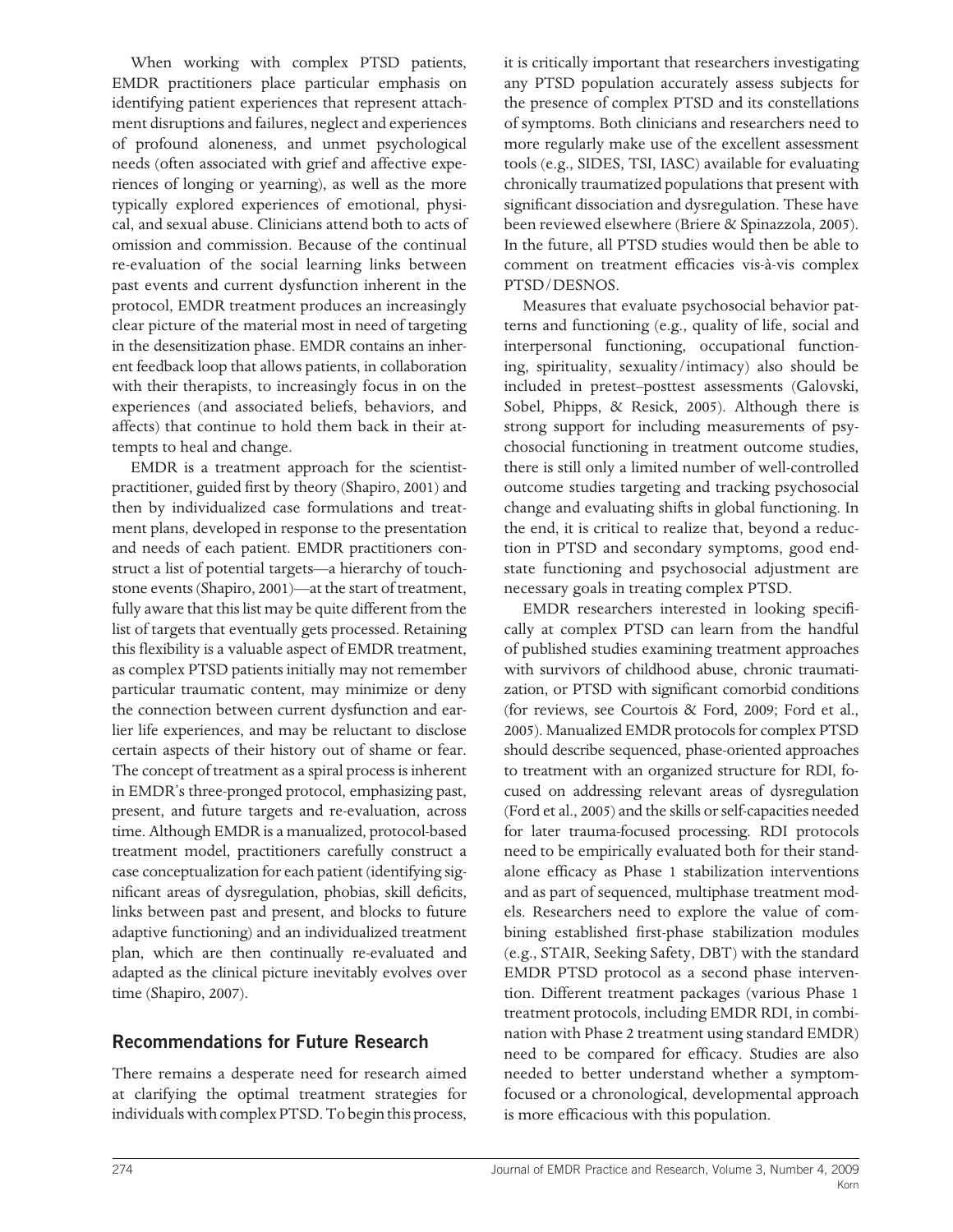Other issues also remain to be resolved. Some authors have challenged the idea that adding additional interventions improves outcomes. Feeny and colleagues (2003) argue that "there have been no studies conducted to date that have shown exposure therapy with additional components to be more effective than exposure therapy alone in treating PTSD and associated symptoms" (p. 87). Additionally, they suggest that "programs containing too many procedures may even increase dropout rates or reduce efficiency" (p. 87). But the studies they cite are not focused on complex PTSD populations per se and do not specifically examine the impact of adding a skillfocused Phase 1 stabilization component carefully designed to address the deficits of an extremely dysregulated complex PTSD population. Nonetheless, the data cited by these authors remind us that more is not always better and that the components added to any therapy protocol should be carefully considered in light of the specific needs of the population being treated.

 There are strong arguments that the patient characteristics associated with childhood abuse survivors and complex PTSD patients (e.g., difficulty tolerating distress and certain emotional states, vulnerability to dissociation, difficulty maintaining a stable therapeutic relationship) require a phase-oriented, multicomponent approach, emphasizing initial skill development and stabilization. It seems clear that a patient with comorbid substance abuse may need a different protocol than a patient presenting with suicidal ideation or parasuicidal behaviors. Hopefully, research can help us address the questions of who needs what treatments, how to sequence or integrate treatment components, and how much of any given treatment is enough.

 In light of the limited self-capacities of patients when accessing child ego states, several authors have written about the advantage of beginning with adult traumas (even if childhood traumas appear more charged or relevant to symptoms) and only later moving on to targeting earlier childhood events. Others have argued that beginning with a focus on current triggers feels less threatening or potentially overwhelming to patients who are extremely reluctant to begin with childhood experiences. It would be fascinating to compare "within EMDR" protocols to see if there is an advantage of one approach over the others in treating this highly dysregulated and phobic population.

 Clearly, any treatment outcome study examining the efficacy of EMDR for a complex PTSD population must allow for an adequate treatment dose. It is fair to say that treatments of six to eight sessions are clearly

inadequate for addressing the array of symptoms and dimensions of dysregulation that characterize complex PTSD (Edmond et al., 1999; van der Kolk et al., 2007). Twelve or more treatment sessions (Carlson et al., 1998) is probably more realistic when working with a chronically traumatized population. We would venture to suggest that at least 20–25 sessions are needed to achieve more comprehensive improvements, beyond reductions in the pure PTSD symptomatology (Brown & Shapiro, 2006). In short, if one's goal is improvement in the entire complex PTSD clinical picture (quality and meaning of life, dissociation, interpersonal relationships, and other indicators of dysregulation), and not just in pure PTSD symptoms, then a phaseoriented approach, with adequate time for trauma processing, must be employed. Additionally, extended follow-up intervals (12 months or longer) are needed to evaluate the sustainability of gains and the trajectories of recovery for these complex patients.

As a final note, EMDR researchers have made a point of noting that EMDR treatment produces gains comparable to other exposure-based or cognitive behavioral treatments, but with considerably less homework required (Lee et al., 2002; Schubert & Lee, 2009). While this appears to be true with pure PTSD, it remains possible that additional, structured homework assignments (beyond the request to keep a journal) may turn out to be extremely valuable when working with a complex PTSD population, in which generalization of learning is less fluid. Further investigation of this issue could be highly profitable.

 In closing, we can only reiterate the strong recommendation of van der Kolk and Courtois (2005, p. 387):

 future research efforts must address the many patients who are currently excluded from research studies because of the complex posttraumatic adaptations associated with their PTSD. Future treatment outcome studies should maintain precise records of participant exclusion and attrition in all phases—from initial screening and intake through treatment sessions and all follow-up assessments—to yield greater understanding of exactly the symptoms that are and are not addressed by these studies.

 Spinazzola (Spinnazola, Blaustein, & van der Kolk, 2005) offers recommendations on how to design future PTSD research in order to "ensure the applicability of treatments to the greatest number of survivors of trauma" (p. 434). These recommendations are a must-read for any researcher interested in evaluating treatments for complex PTSD.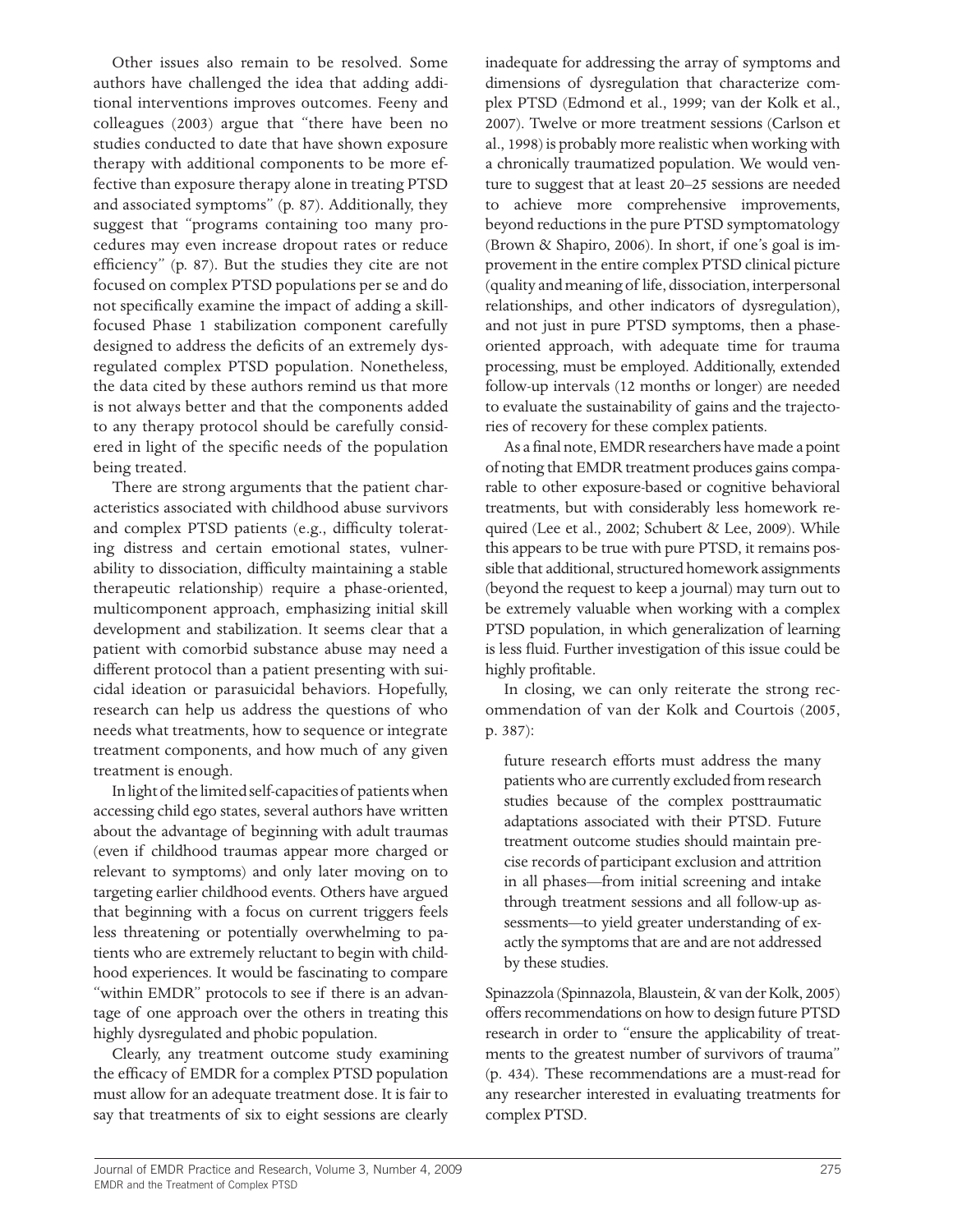### **References**

- American Psychiatric Association. (1994). *Diagnostic and statistical manual of mental disorders* (4th ed.). Washington, DC: Author.
- Bisson, J. I., Ehlers, A., Matthews, R., Pilling, S., Richards, D., & Turner, S. (2007). Psychological treatments for chronic post-traumatic stress disorder: Systematic review and meta-analysis. *British Journal of Psychiatry, 190,* 97–104.
- Bradley, R., Greene, J., Russ, E., Dutra, L., & Westen, D. (2005). A multidimentioanl meta-analysis of psychotherapy for PTSD. American Journal of Psychiatry, 162(2), 214–227.
- Briere, J., & Scott, C. (2006). *Principles of trauma therapy: A guide to symptoms, evaluation, and treatment.* London: Sage Publications.
- Briere, J., & Spinazzola, J. (2005). Phenomenology and psychological assessment of complex posttraumatic states. *Journal of Traumatic Stress, 18* (5), 401–412.
- Brown, D., & Fromm, E. (1986). *Hypnotherapy and hypnoanalysis* . Hillsdale, NJ: Erlbaum.
- Brown, D., Scheflin, A., & Hammond, C. (1998). *Memory*, trauma treatment, and the law. New York: Norton.
- Brown, S., & Shapiro, F. (2006). EMDR in the treatment of borderline personality disorder. *Clinical Case Studies, 5* (5), 403–420.
- Carlson, J. G., Chemtob, C. M., Rusnak, K., Hedlund, N. L., & Muraoka, M. Y. (1998). Eye movement desensitization and reprocessing (EDMR) treatment for combat-related posttraumatic stress disorder. *Journal of Traumatic Stress, 11* (1), 3–24.
- Cloitre, M. (2009). Effective psychotherapies for posttraumatic stress disorder: A review and critique. *CNS Spec*trum, 14(1 Suppl. 1), 32-43.
- Cloitre, M., Koenen, K. C., Cohen, L. R., & Han, H. (2002). Skills training in affective and interpersonal regulation followed by exposure: A phase-based treatment for PTSD related to childhood abuse. *Journal of Consulting and Clinical Psychology, 70* , 1067–1074.
- Cloitre, M., Scarvalone, P., & Difede, J. A. (1997). Posttraumatic stress disorder, self- and interpersonal dysfunction among sexually retraumatized women. *Journal of Traumatic Stress, 10(3), 437-452.*
- Courtois, C. A. (1999). *Recollections of sexual abuse: Treatment principles and guidelines* . New York: Norton.
- Courtois, C. A., & Ford, J. D. (Eds.). (2009). *Treating complex traumatic stress disorders: An evidence-based guide* . New York: Guilford Press.
- Courtois, C. A., Ford, J. D., & Cloitre, M. (2009). Best practices in psychotherapy for adults. In C. A. Courtois & J. D. Ford (Eds.), *Treating complex traumatic stress disorders; An evidence-based guide* (pp. 82–103). New York: Guilford Press.
- Davies, J. M., & Frawley, M. G. (1994). *Treating the adult survivor of childhood sexual abuse: A psychoanalytic perspective.* New York: Basic Books.
- Edmond, T., Rubin, A., & Wambach, K. (1999). The effectiveness of EMDR with adult female survivors of childhood sexual abuse. *Social Work Research, 23,* 103–116.
- Feeny, N. C., Hembree, A., & Zoellner, L. A. (2003). Myths regarding exposure therapy for PTSD. *Cognitive and Behavioral Practice, 10,* 85–90.
- Feeny, N. C., Zoellner, L. A., & Foa, E. B. (2002). Treatment outcome for chronic PTSD among female assault victims with borderline personality disorder characteristics: A preliminary examination. *Journal of Personality Disorders,*  16(1), 30–40.
- Fine, C. G., & Berkowitz, A. S. (2001). The wreathing protocol: The imbrication of hypnosis and EMDR in the treatment of dissociative identity disorder and other dissociative responses. Eye movement desensitization reprocessing. *American Journal of Clinical Hypnosis, 43* (3–4), 275–290.
- Foa, E., Keane, T., Friedman, M., & Cohen, J. (Eds.). (2009a). *Effective treatments for PTSD: Practice guidelines from the international society for traumatic stress studies* . New York: Guilford.
- Foa, E., Keane, T., Friedman, M., & Cohen, J. (2009b). Introduction. In E. Foa, T. Keane, M. Friedman, & J. Cohen (Eds.), *Effective treatments for PTSD: Practice guidelines from the International Society for Traumatic Stress Studies* (pp. 1–20). New York: Guilford.
- Ford, J. D. (1999). Disorders of extreme stress following warzone military trauma: Associated features of posttraumatic stress disorder or comorbid but distinct syndromes? *Journal of Consulting and Clinical Psychology, 67* , 3–12.
- Ford, J. D., Courtois, C. A., Steele, K., van der Hart, O., & Nijenhuis, E. R. S. (2005). Treatment of complex posttraumatic self-dysregulation. *Journal of Traumatic Stress, 18,* 437–447.
- Ford, J. D., & Kidd, P. (1998). Early childhood trauma and disorders of extreme stress as predictors of treatment outcome with chronic PTSD. *Journal of Traumatic Stress, 18,* 743–761.
- Forgash, C., & Copeley, M. (Eds.). (2008). *Healing the heart of trauma and dissociation with EMDR and ego state therapy* . New York: Springer.
- Forgash, C., & Knipe, J. (2008). Integrating EMDR and ego state treatment for clients with trauma disorders. In C. Forgash & M. Copeley (Eds.), *Healing the heart of trauma and dissociation with EMDR and ego state therapy* (pp. 1–59). New York: Springer.
- Fosha, D. (2000). *The transforming power of affect: A model for accelerated change* . New York: Basic Books.
- Frederick, C., & McNeal, S. (1999). *Inner strengths: Contemporary psychotherapy and hypnosis for ego-strengthening* . Mahwah, NJ: Erlbaum.
- Friedman, M. J., Davidson, J. R. T., & Stein, D. J. (2009). Psychopharmacology for adults. In E. Foa, T. Keane, M. Friedman, & J. Cohen (Eds.), *Effective treatments for PTSD: Practice guidelines from the International Society for Traumatic Stress Studies* (pp. 245–268). New York: Guilford.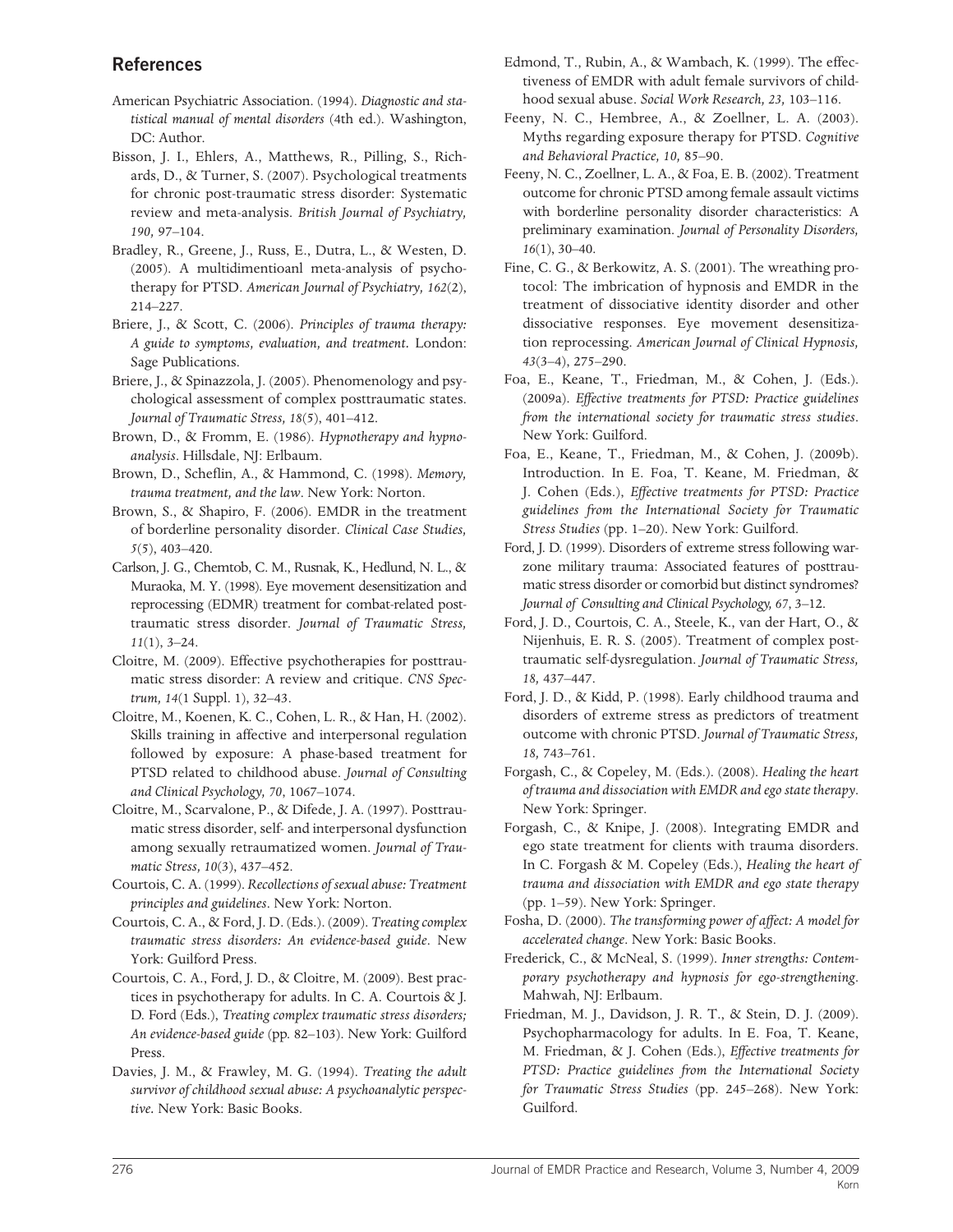- Galovsk, T. E., Sobel, A. A., Phipps, K. A., & Resick, P. A. (2005). Trauma recovery: Beyond posttraumatic stress disorder and other Axis I symptom severity. In T. A. Corales (Ed.), *Trends in posttraumatic stress disorder* (pp. 207–227). Hauppauge, NY: Nova Science Publishers.
- Gelinas, D. (2003). Integrating EMDR into phase-oriented treatment for trauma. *Journal of Trauma and Dissociation, 4* (3), 91–135.
- Hammond, D. C. (1990). *Handbook of hypnotic suggestions and metaphors.* New York: Norton.
- Hembree, E. A., Cahill, S. P., & Foa, E. B. (2004). Impact of personality disorders on treatment outcome for female assault survivors with chronic posttraumatic stress disorder. *Journal of Personality Disorders, 18* (1), 117–127.
- Hembree, E. A., Foa, E. B., Dorfan, N. M., Street, G. P., Kowalski, J., & Tu, X. (2003). Do patients drop out prematurely from exposure therapy for PTSD? *Journal of Traumatic Stress, 16* (6), 555–562.
- Herman, J. (1992). Complex PTSD: A syndrome in survivors of prolonged and repeated trauma. *Journal of Traumatic Stress, 5* , 377–391.
- Ironson, G., Freund, B., Strauss, J. L., & Williams, J. (2002). Comparison of two treatments for traumatic stress: A community-based study of EMDR and prolonged exposure. *Journal of Clinical Psychology, 58* (1), 113–128.
- Kessler, R. C., Sonnega, A., Bromet, E., Hughes, M., & Nelson, C. B. (1995). Posttraumatic stress disorder in the National Comorbidity Survey. *Archives of General Psychiatry, 52* (12), 1048–1060.
- Kim, D., & Choi, J. (2004). Eye movement desensitization and reprocessing for disorder of extreme stress: A case report. *Journal of the Korean Neuropsychiatric Association, 43,* 760–763.
- Kitchur, M. (2005). The strategic developmental model for EMDR. In R. Shapiro (Ed.), *EMDR solutions: Pathways to healing* (pp. 8–56). New York: Norton.
- Kluft, R. (1994). Applications of hypnotic interventions. *Hypnos, 21,* 205–223.
- Knipe, J. (2005). Targeting positive affect to clear the pain of unrequited love, codependence, avoidance, and procrastination. In R. Shapiro (Ed.), *EMDR solutions: Pathways to healing* (pp. 189–212). New York: Springer Publishing.
- Knipe, J. (2008). Loving eyes: Procedures to therapeutically reverse dissociative processes while preserving emotional safety. In C. Forgash & M. Copeley (Eds.), *Healing the heart of trauma and dissociation with EMDR and ego state therapy* (pp. 181–225). New York: Springer.
- Korn, D. L., & Leeds, A. M. (2002). Preliminary evidence of efficacy for EMDR resource development and installation in the stabilization phase of treatment of complex posttraumatic stress disorder. *Journal of Clinical Psychology, 58* (12), 1465–1487.
- Korn, D. L., Rozelle, D., & Weir, J. (2004, June). *Bringing EMDR research into practice: Lessons learned from a four-year treatment outcome study comparing EMDR to Prozac* . Paper

presented at the Boston University School of Medicine Psychological Trauma Conference, Boston, MA.

- Kroll, J. (1993). *PTSD/borderlines in therapy: Finding the balance.* New York: Norton.
- Lazarove, S., & Fine, C. G. (1996). The use of EMDR in patients with dissociative identity disorder. *Dissociation, 9,* 289–299.
- Lee, C., Gavriel, H., Drummond, P., Richards, J., & Greenwald, R. (2002). Treatment of PTSD: Stress inoculation training with prolonged exposure compared to EMDR. *Journal of Clinical Psychology, 58* (9), 1071–1089.
- Leeds, A. M. (2009). Resources in EMDR and other trauma focused psychotherapy: A review. *Journal of EMDR Practice and Research, 3* (3), 152–160.
- Levine, P. (1997). *Waking the tiger*. Berkeley, CA: North Atlantic Books.
- Linehan, M. M. (1993). *Cognitive-behavioral treatment of borderline personality disorder.* New York: Guilford Press.
- Linehan, M. M., Tutek, D. A., Heard, H. L., & Armstrong, H. E. (1994). Interpersonal outcome of cognitive behavioral treatment for chronically suicidal borderline patients. *American Journal of Psychiatry, 151* (12), 1771–1776.
- Litt, B. K. (2008). EMDR in couples therapy: An ego state approach. In C. Forgash & M. Copeley (Eds.), *Healing the heart of trauma and dissociation with EMDR and ego state therapy* (pp. 267–293). New York: Springer Publishing.
- Mansfield, P. (1998). *Extending EMDR*. New York: W.W. Norton.
- Marcus, S., Marquis, P., & Sakai, C. (1997). Controlled study of treatment of PTSD using EMDR in an HMO setting. *Psychotherapy, 34,* 307–315.
- McDonagh, A., Friedman, M., McHugo, G., Ford, J. D., Mueser, K., Sengupta, A., et al. (2005). Randomized trial of cognitive-behavioral therapy for chronic posttraumatic stress disorder in adult female survivors of childhood sexual abuse. *Journal of Consulting and Clinical Psychology, 73* (3), 515–524.
- McDonagh-Coyle, A., McHugo, G., Ford, J. D., Mueser, K., Demment, C., & Descamps, M. (1999, November). *Cognitive-behavioral treatment for childhood sexual abuse*  survivors with PTSD. Paper presented at the 15th Annual Meeting of International Society for Traumatic Stress Studies, Miami, FL.
- Najavits, L. M. (2002). *Seeking safety: A treatment manual for PTSD and substance abuse* . New York: Guilford Press.
- Ogden, P., Minton, K., & Pain, C. (2006). *Trauma and the body: A sensorimotor approach to psychotherapy.* New York: Norton.
- Parnell, L. (1999). *EMDR in the treatment of adults abused as children* . New York: Norton.
- Pearlman, L. A., & Courtois, C. A. (2005). Clinical applications of the attachment framework: Relational treatment of complex trauma. *Journal of Traumatic Stress, 18,* 449–459.
- Pearlman, L. A., & Saakvitne, K. (1995). *Trauma and the therapist: Countertransference and vicarious traumatization*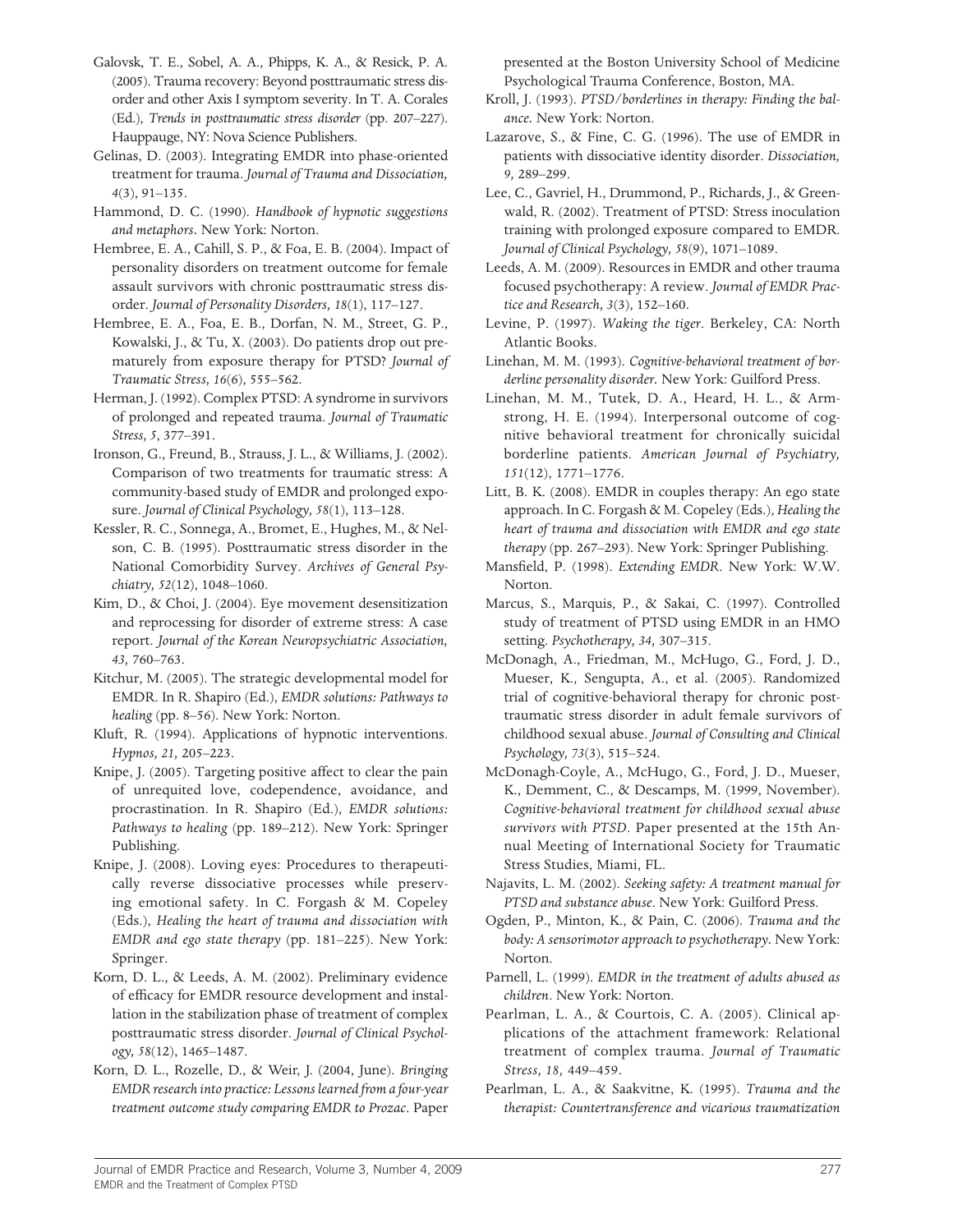*in psychotherapy with incest survivors* . New York: W.W. Norton.

- Pelcovitz, D., van der Kolk, B. A., Roth, S., Mandel, F., Kaplan, S., & Resick, P. (1997). Development of a criteria set and a structured interview for disorders of extreme stress (SIDES). *Journal of Traumatic Stress, 10,* 3–16.
- Phillips, M. (2008). Combining hypnosis with EMDR and ego state therapy for ego strengthening. In C. Forgash & M. Copeley (Eds.), *Healing the heart of trauma and dissociation with EMDR and ego state therapy* (pp. 91–120). New York: Springer Publishing.
- Phillips, M., & Frederick, C. (1995). *Healing the divided self: Clinical and Ericksonian hypnotherapy for post-traumatic and dissociative conditions.* New York: Norton.
- Resick, P. A., Nishith, P., & Griffin, M. G. (2003). How well does cognitive-behavioral therapy treat symptoms of complex PTSD?: An examination of child sexual abuse survivors within a clinical trial. *CNS Spectrums, 8,* 340–342, 351–355.
- Roth, C. A., & Bateson, R. (1997). *Naming the shadows: A new approach to individual and group psychotherapy for adult survivors of childhood incest.* New York: Free Press.
- Rothbaum, B. O. (1997). A controlled study of eye movement desensitization and reprocessing in the treatment of posttraumatic stress disordered sexual assault victims. *Bulletin Menninger Clinic, 61* (3), 317–334.
- Rothbaum, B. O., & Schwartz, A. C. (2002). Exposure therapy for posttraumatic stress disorder. *American Journal of Psychotherapy, 56* (1), 59–75.
- Schore, A. N. (2001). The effects of early relational trauma on right brain development, affect regulation, and infant mental health. *Infant Mental Health Journal, 22,* 201–269.
- Schore, A. (2003). *Affect regulation and the repair of the self.*  New York: Norton.
- Schubert, S., & Lee, C. W. (2009). Adult PTSD and its treatment with EMDR: A review of controversies, evidence, and theoretical knowledge. *Journal of EMDR Practice and Research, 3* (3), 117–132.
- Schwartz, R. C. (1995). *Internal family systems therapy* . New York: Guilford Press.
- Seidler, G. H., & Wagner, F. E. (2006). Comparing the efficacy of EMDR and trauma-focused cognitive-behavioral therapy in the treatment of PTSD: a meta-analytic study. *Psychological Medicine, 36* (11), 1515–1522.
- Shapiro, F. (2001). *Eye movement desensitization and reprocessing: Basic principles, protocols, and procedures* (2nd ed.). New York: Guilford.
- Shapiro, F. (2007). EMDR and case conceptualization from an adaptive information processing perspective. In F. Shapiro, F. W. Kaslow, & L. Maxfield (Eds.), *Handbook of EMDR and family therapy processes* (pp. 3–34). New York: John Wiley & Sons.
- Siegel, D. (1999). *The developing mind.* New York: Guilford Press.
- Spinnazola, J., Blaustein, M., & van der Kolk, B. A. (2005). Posttraumatic stress disorder treatment outcome research: The study of unrepresentative samples? *Journal of Traumatic Stress, 18,* 425- 436.
- Steele, K., van der Hart, O., & Nijenhuis, E. R. S. (2005). Phase-oriented treatment of structural dissociation in complex traumatization: Overcoming trauma-related phobias. *Journal of Trauma and Dissociation, 6,* 11–53.
- Twombly, J. H. (2000). Incorporating EMDR and EMDR adaptations into the treatment of clients with dissociative identity disorder. *Journal of Trauma and Dissociation, 1* (2), 61–81.
- Twombly, J. H. (2005). EMDR for clients with dissociative identity disorder, DDNOS, and ego states. In R. Shapiro (Ed.), *EMDR solutions: Pathways to healing* (pp. 88–120). New York: Norton.
- van der Hart, O., Nijenhuis, E. R. S., & Steele, K. (2006). *The haunted self: Structural dissociation and the treatment of chronic traumatization.* New York: Norton.
- van der Kolk, B. A., & Courtois, C. A. (2005). Editorial comments: Complex developmental trauma. *Journal of Traumatic Stress, 18* (5), 385–288.
- van der Kolk, B. A., Roth, S., Pelcovitz, D., Sunday, S., & Spinazzola, J. (2005). Disorders of extreme stress: The empirical foundation of a complex adaptation to trauma. *Journal of Traumatic Stress, 18,* 389–399.
- van der Kolk, B. A., Spinazzola, J., Blaustein, M. E., Hopper, J. W., Hopper, E. K., Korn, D. L., et al. (2007). A randomized clinical trial of eye movement desensitization and reprocessing (EMDR), fluoxetine, and pill placebo in the treatment of posttraumatic stress disorder: treatment effects and long-term maintenance. *Journal of Clinical Psychiatry, 68* (1), 37–46.
- van Etten, M. L., & Taylor, S. (1998). Comparative efficacy of treatments for posttraumatic stress disorder: A meta-analysis. *Clinical Psychology and Psychotherapy, 5,* 126–144.
- Watkins, J. G., & Watkins, H. H. (1997). *Ego states: Theory and therapy.* New York: Norton.
- Wilson, S. A., Becker, L. A., & Tinker, R. H. (1995). Eye movement desensitization and reprocessing (EMDR) treatment for psychologically traumatized individuals. *Journal of Consulting and Clinical Psychology 63* (6), 928–937.
- Zlotnick, C. (1999). Antisocial personality disorder, affect dysregulation and childhood abuse among incarcerated women. *Journal of Personality Disorders, 13,* 90–95.

 Correspondence regarding this article should be directed to Deborah L. Korn, 240 Concord Ave., Suite 2, Cambridge, MA 02138. E-mail: deborahkorn@gmail.com